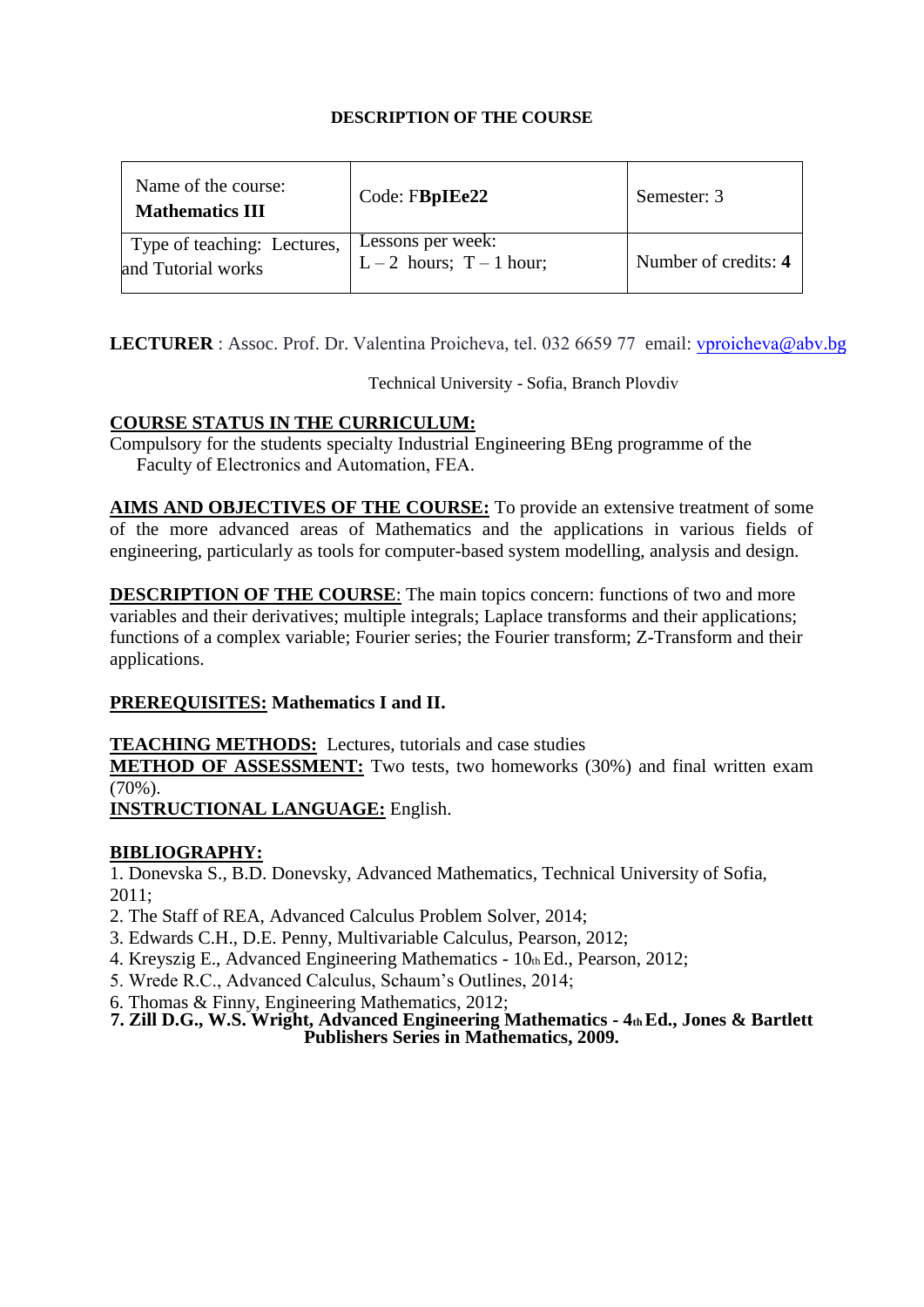| Name of the course:<br><b>Strength of Materials</b> | Code: FBpIEe23                                                                               | Semester: 3          |
|-----------------------------------------------------|----------------------------------------------------------------------------------------------|----------------------|
| Type of teaching: Lectures,                         | Lessons per week:<br>Laboratory and Tutorialworks $\vert L-2 \vert$ hours; T – 1 hour; LW -1 | Number of credits: 5 |

LECTURER : Assoc. Prof.Alexandur Kazakov, email:[Alex\\_kazakov](mailto:chankov@tu-sofia.bg)@yahoo.co.uk

Technical University - Sofia , Branch Plovdiv

## **COURSE STATUS IN THE CURRICULUM:**

Compulsory for the students specialty Industrial Engineering BEng programme of the Faculty of Electronics and Automation, FEA.

the behaviour of real structures. To provide the knowledge and methodology for design and **AIMS AND OBJECTIVES OF THE COURSE:** To introduce fundamental concepts in mechanics of deformable bodies. To link the concepts of stress, strain, force and deflection to analysis of simple solid structures. To introduce students to strain energy methods and buckling.

**DESCRIPTION OF THE COURSE**: The main topics cover: Axial Loading - normal stress,

strain, stress–strain diagram, Hooke's law, stress check and design. Transformation of plane stress - principal stresses, maximum shearing stress. Transformation of plane strain. Generalized Hooke/s law. Pure bending - stresses, neutral axis, stress check and design of beams. Eccentric axial loading in a plane of symmetry - stresses, neutral axis, stress check and design. Unsymmetric bending - stresses, neutral axis, stress check and design. Yield criteria for ductile materials under plane stress.Transverse shear – shearing stress, strain, Hooke's law, stress check and design. Torsion and bending of shafts - stress check and design. Torsion of thin-walled closed and opened cross-section beams. Castigliano's theorem – deflection, slope , statically indeterminate structures.Stability of columns – Euler's formula. Design and check of columns under centric loading.

**PREREQUISITES: Mathematics, Physics, Mechanics, Materials Science**

**TEACHING METHODS:** Lectures, tutorials, laboratories, course work preparation and defence.

**METHOD OF ASSESSMENT:** Two hours written assessments (70%), course work (24%), laboratories (6%).

**INSTRUCTIONAL LANGUAGE:** English.

## **BIBLIOGRAPHY:**

1. R.C. Hibbeler, Mechanics of Materials, Prentice Hall, 2011;

- 2. F. P. Beer, E. R. Johnston et. al., Mechanics of Materials, Mc Graw Hill, 2012;
- 3. G. Stoychev, Strength of Materials, TU-Sofia, 2010;
- 4. Timoshenko S., J. Goodier, Theory of Elasticity, McGraw Hill (1951); 5. Jonson W.,

## P.Mellor,

Engineering Plsticity, Ellis Horwood, 1983.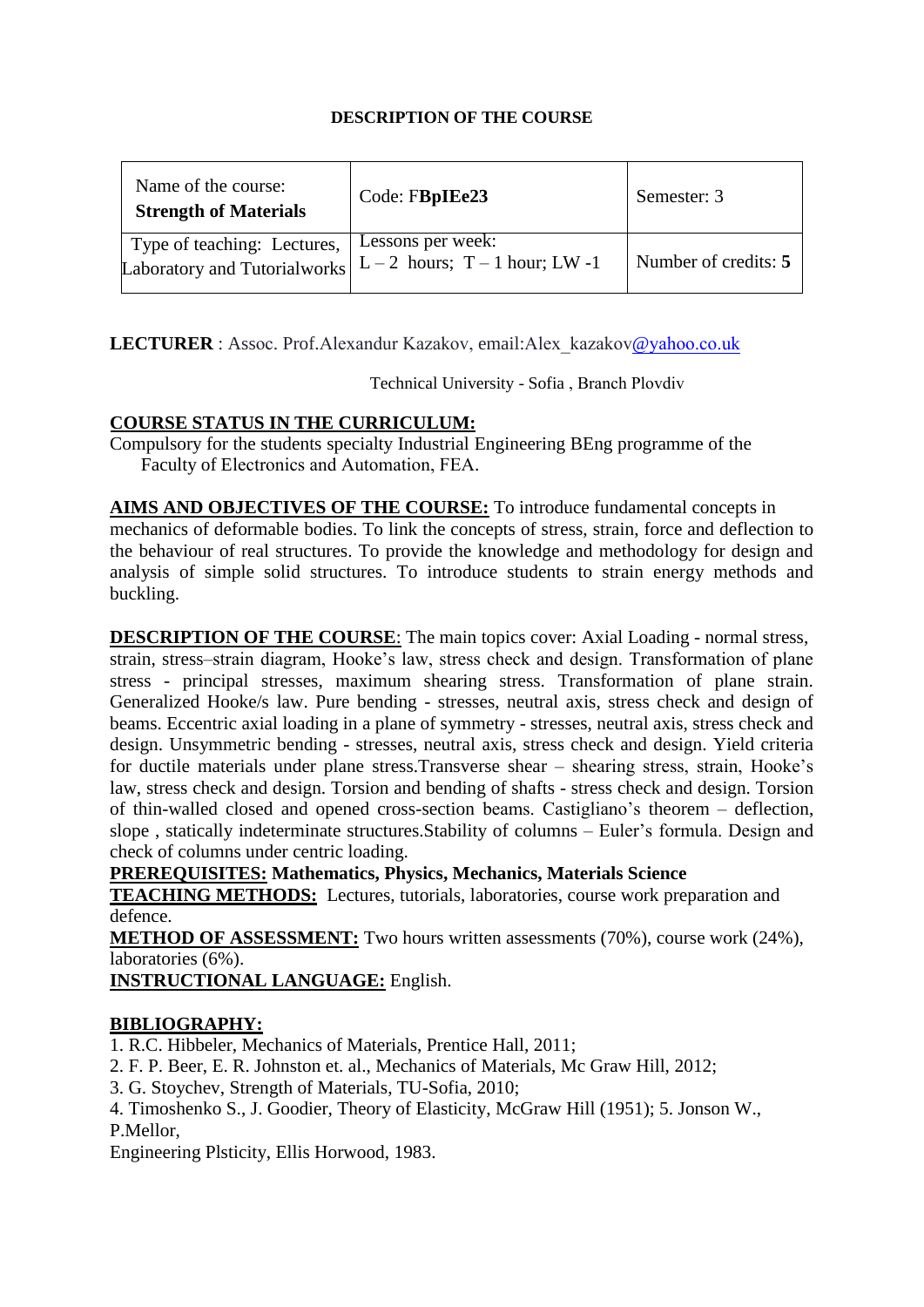| Name of the course:                | Код: <b>FBpIEe24</b>       | Semester: 3        |
|------------------------------------|----------------------------|--------------------|
| <b>Electrical Engineering II</b>   |                            |                    |
| Type of teaching:                  | Lessons per week:          | Number of credits: |
| Lectures, tutorials and laboratory | $L - 2$ hours; T – 1 hour; |                    |
| work, course work                  | LW -1                      |                    |

LECTURER: Assoc. Prof. Vasil Spasov, Ph.D., tel. 032 659535, e-mail: vasilspasov@yahoo.com. Technical University- Sofia, branch Plovdiv.

#### **COURSE STATUS IN THE CURRICULUM:**

The subject is compulsory for the students of the specialty Industrial Engineering, BEng programme.

#### **AIMS AND OBJECTIVES OF THE COURSE:**

The aim of the course is to give the students the basic knowledge of electric power generation, transmission and control, as well as the main principles and devices, responsible for switching processes in electrical circuits, supply networks, electric power generation and utilization.

#### **DESCRIPTION OF THE COURSE:**

The main topics concern: Introduction to industrial power supply networks; switching phenomena in AC and DC circuits; electric arc problems, protection and switching devices - fuses, electromagnetic contactors, automatic circuit breakers; transformers - principle of operation, equivalent circuit models and parameters, basic design features, instrument transformers; DC rotating machines - principle of motor and generator operation, equivalent circuit models and parameters, speed control, efficiency; AC rotating machines - principle of operation, equivalent circuit models and parameters, speed–torque characteristics, starting currents, speed control, efficiency.

#### **PREREQUISITES:**

Mathematics, Physics 1 and 2, Electrical Engineering 1.

#### **TEACHING METHODS:**

Lectures using multimedia, laboratory work in groups including protocols preparation, individual course work preparation.

#### **METHOD OF ASSESSMENT:**

End of semester exam (80%) with taking into account the laboratory protocols assessment (10%) and individual course work project (10%).

#### **INSTRUCTIONAL LANGUAGE:** English.

#### **BIBLIOGRAPHY:**

1. Darjanov P., I. Marinova, D. Darjanova, Electrical Engineering II, Amadeus's Company Ltd., Sofia, 2006;

- 2. Ganguly P., Introduction to electrical engineering, PHI Learning Pvt. Ltd., 2013;
- 3. Fitzgerald A. E., Electric machinery, McGraw-Hill, SI Metric Edition, 1985;
- 4. Chapmann S., Electric machinery fundamentals, 3<sup>rd</sup> ed., McGraw Hill, 1999;

5. Smeaton R., W. Ubert, Switchgear and Control Handbook - Third Edition, McGraw - Hill Book Company, 1998;

6. Ida N., Engineering Electromagnetics, Springer-Verlag, N. Y., 2000.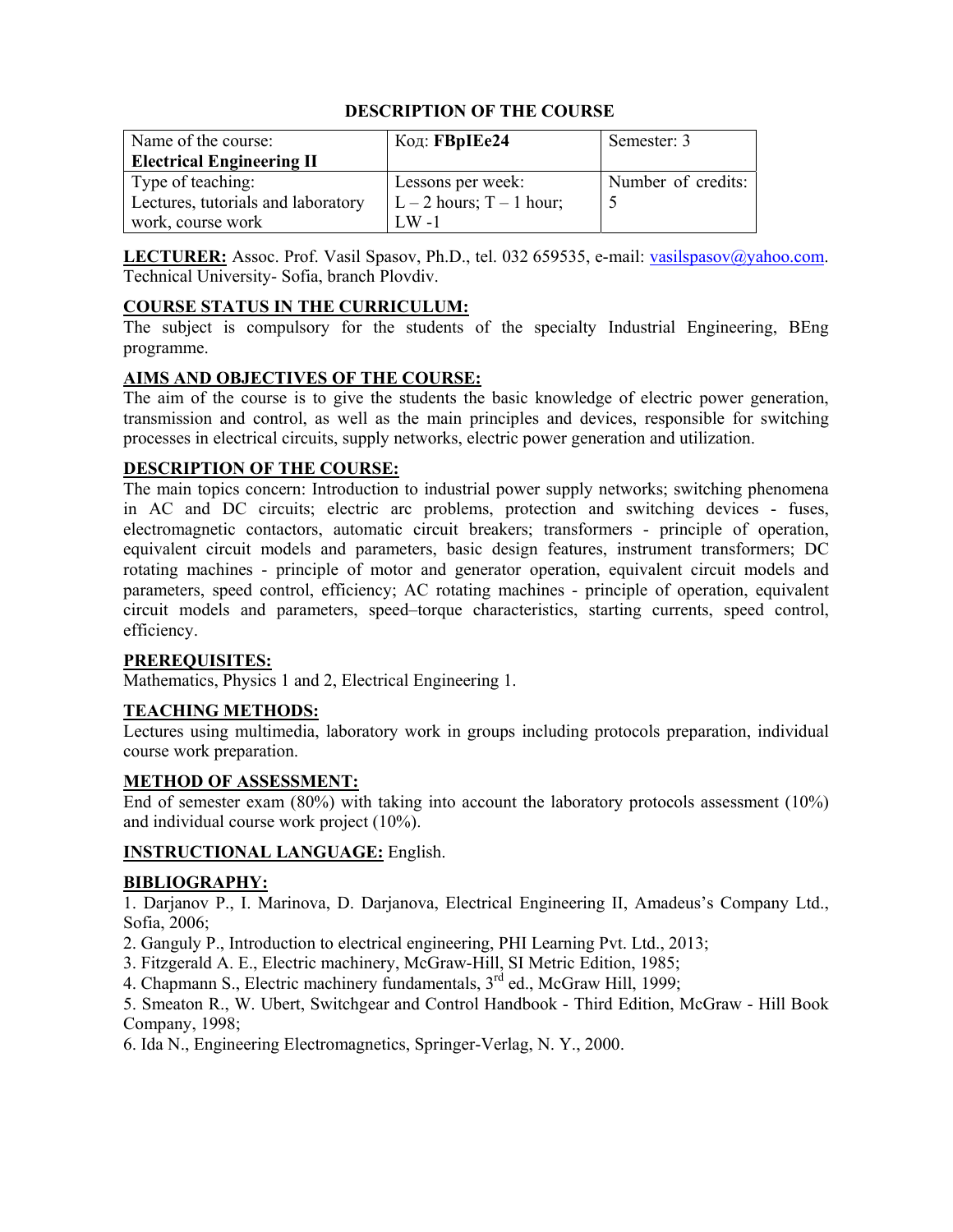| Name of the course           | Code: FBpIEe25       | Semester: 3          |
|------------------------------|----------------------|----------------------|
| <b>Electronics</b>           |                      |                      |
| Type of teaching:            | Lessons per week:    | Number of credits: 5 |
| Lectures and laboratory work | $L - 2 h$ .; LW-2 h. |                      |

**LECTURER**: Prof. Dr. Galidia Petrova tel.: 032 659 719 email: gip@tu-[plovdiv](mailto:rdinov@tu-sofia.bg).bg Technical University - Sofia, Branch Plovdiv

**COURSE STATUS IN THE CURRICULUM**: Compulsory for the students of specialty Industrial Engineering BEng program of the Faculty of Electronics and Automation, FEA.

**AIMS AND OBJECTIVES OF THE COURSE:** To provide fundamental knowledge about basic semiconductor devices, circuits and systems of analogue, digital and power electronics.

**DESCRIPTION OF THE COURSE:** The main topics concern: Semiconductors and semiconductor devices; Discrete analogue electronics – amplifiers, oscillators, rectifiers, filters, regulators; Analogue integrated circuits - operational amplifiers, linear and nonlinear applications; Digital systems – basics, combinational logic, sequential logic, digital devices, memory devices; Data acquisition and conversion – D/A and A/D converters, specifications, data acquisition systems; Power electronics – power semiconductor devices, controlled rectifiers, and power supplies.

**PREREQUISITES:** Mathematics, Physics, Electrical engineering.

**TEACHING METHODS:** Lectures, using slides, case studies, laboratory and course work from laboratory manual, work in teams, protocols and of course work description and defense..

**METHOD OF ASSESSMENT:** A three-hour assessments at the end of semester 3 (80%) plus results of the lab assignments of course work (20%).

# **INSTRUCTIONAL lANGUAGE:** English.

# **BIBLIOGRAPHY:**

1. Dinov R.,Popov E., Kolev N., Electronics, part 1 and 2, TU, Sofia, 2007;

2. Kolev N., Popov E., Dinov R., Electronics - Laboratory manual, TU, Sofia, 2005;

3. Roth C.H., Fundamentals of Logic design, West Publishing Company 1992;

4. McCalla Th. R., Digital Logic and Computer Design, Macmillan Publishing Company in New York 1992;

5. Franco S., Design with Operational Amplifiers and Analog Integrated Circuits, McGraw Hill, 2002;

6. Agarwal A., J. Lang, Foundations of Analog and Digital Electronic Circuits, Elsevier Inc., 2005;

7. Horowitz P., W. Hill, The Art of Electronics, Cambridge University Press, 1992;

8. Rashid M. Microelectronic Circuits Analysis and Design, Cengage Learning, 2011;

9. Tooley M., Electronic Circuits: Fundamentals and Applications, Elsevier, 2006;

10. Hambley A., Electrical engineering: principles and applications / Allan R. Hambley. - 5th ed., Prentice Hall, 2011.

11. Bird B.M., King K.G., Pedder D.A.G., "An Introduction to Power Electronics", 2nd Edition, John Wiley & Sons, 1993;

12. Lander C.W., Power Electronics, 3rd Edition, McGraw - Hill Book Company, 1993.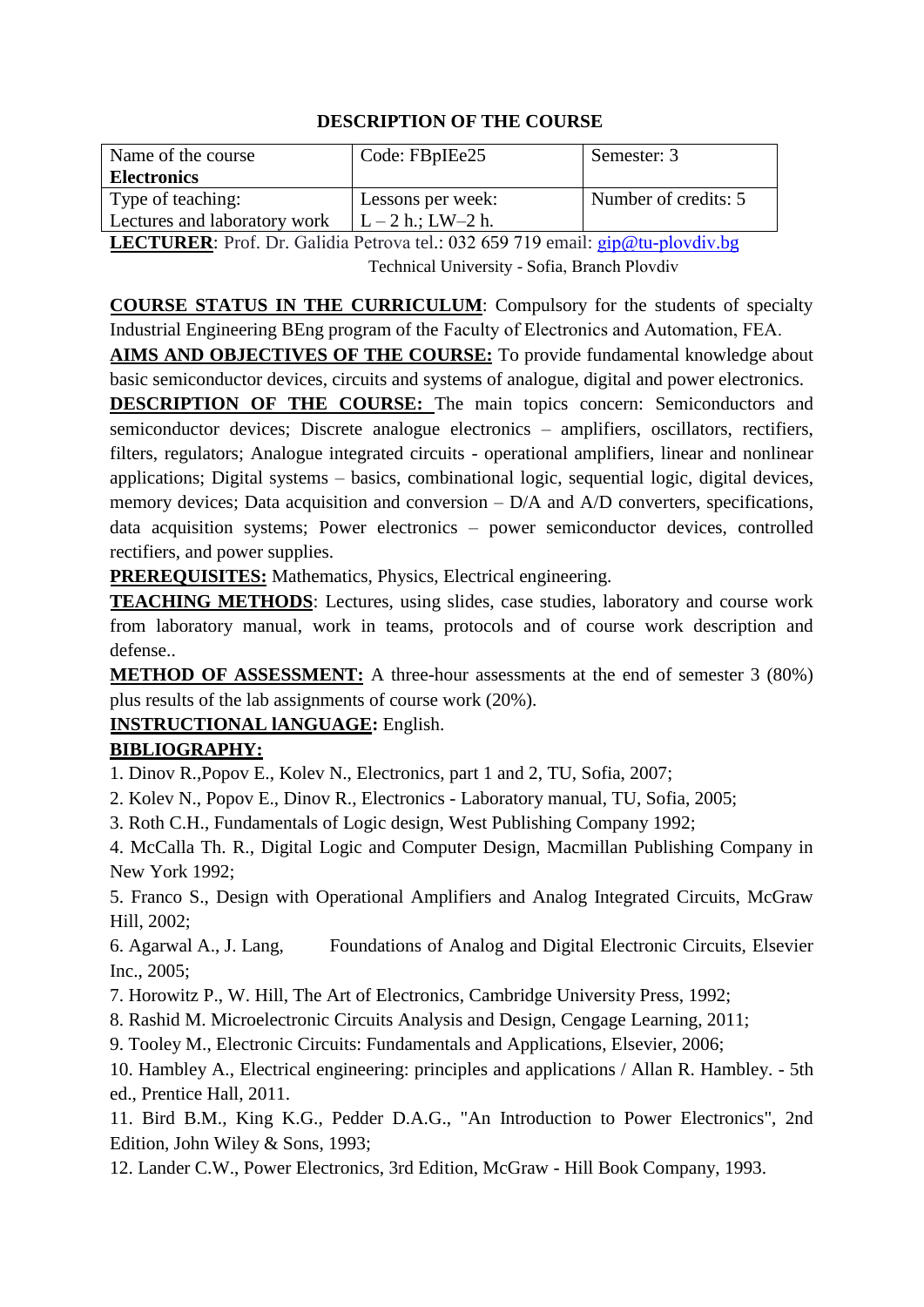| Name of the course           | Code: FBpIEe26           | Semester: 3          |
|------------------------------|--------------------------|----------------------|
| <b>Computing II</b>          |                          |                      |
| Type of teaching:            | Lessons per week:        | Number of credits: 4 |
| Lectures and laboratory work | $L-1$ hours, LW - 2 hour |                      |

## **LECTURER**:

Assoc. Prof. Nikolay Kakanakov Ph.D. tel. +359 32 659 725; e-mail: [kakanak@t](mailto:knp@tu-sofia.bg)u-plovdiv.bg

Technical University - Sofia, branch Plovdiv

**COURSE STATUS IN THE CURRICULUM:** Compulsory basic course in the curriculum for BEng in Industrial Engineering, at the Faculty of Electronics and Automation (FEA).

**AIMS AND OBJECTIVES OF THE COURSE:** The aim of the course is that students should get acquainted with the fundamental concepts and techniques for the computer systems and organization.

**DESCRIPTION OF THE COURSE:** The main topics concern: Structure and Organization of the CPU, Memory Management, Interrupt system, Input / Output System, Bus System Architecture, Application Software Systems and Media - text processing, electronic tables, graphical data presentation and analysis.

**PREREQUISITES:** Computing I, Electronics.

**TEACHING METHODS:** Lectures with multimedia presentations, laboratory work, (based on instructions), with protocols, comprising the results of the experimental work.

**METHOD OF ASSESSMENT:** Two one-hour assessments at mid and end of semester (60%), plus laboratories (40%).

# **INSTRUCTIONAL LANGUAGE:** English

- 1. Lecture Materials (ELFE website).
- 2. David A. Patterson, John L. Hennessy, Computer Organization and Design, Fifth Edition: The Hardware/Software Interface, The Morgan Kaufmann Series in Computer Architecture and Design, October, 2013.
- 3. Pavlitov C., Gourbunov Y.,Rusinov R., Ma Xiaoping, Wang Wei, Precise Model of a Class of Switched Reluctance Motors Based on a Neural Network Descriptions, Journal of Balkan Tribological Association, Vol.19, No 3, 2013.
- 4. Pavlitov C., MAXiaoping, Parallel Algorithms and Programmable Logic Devices in Electromechanics, Textbook in China University of Mining and Technology, Xuzhou-China, ISBN 978-7-5646-1778-3, 4, 2013.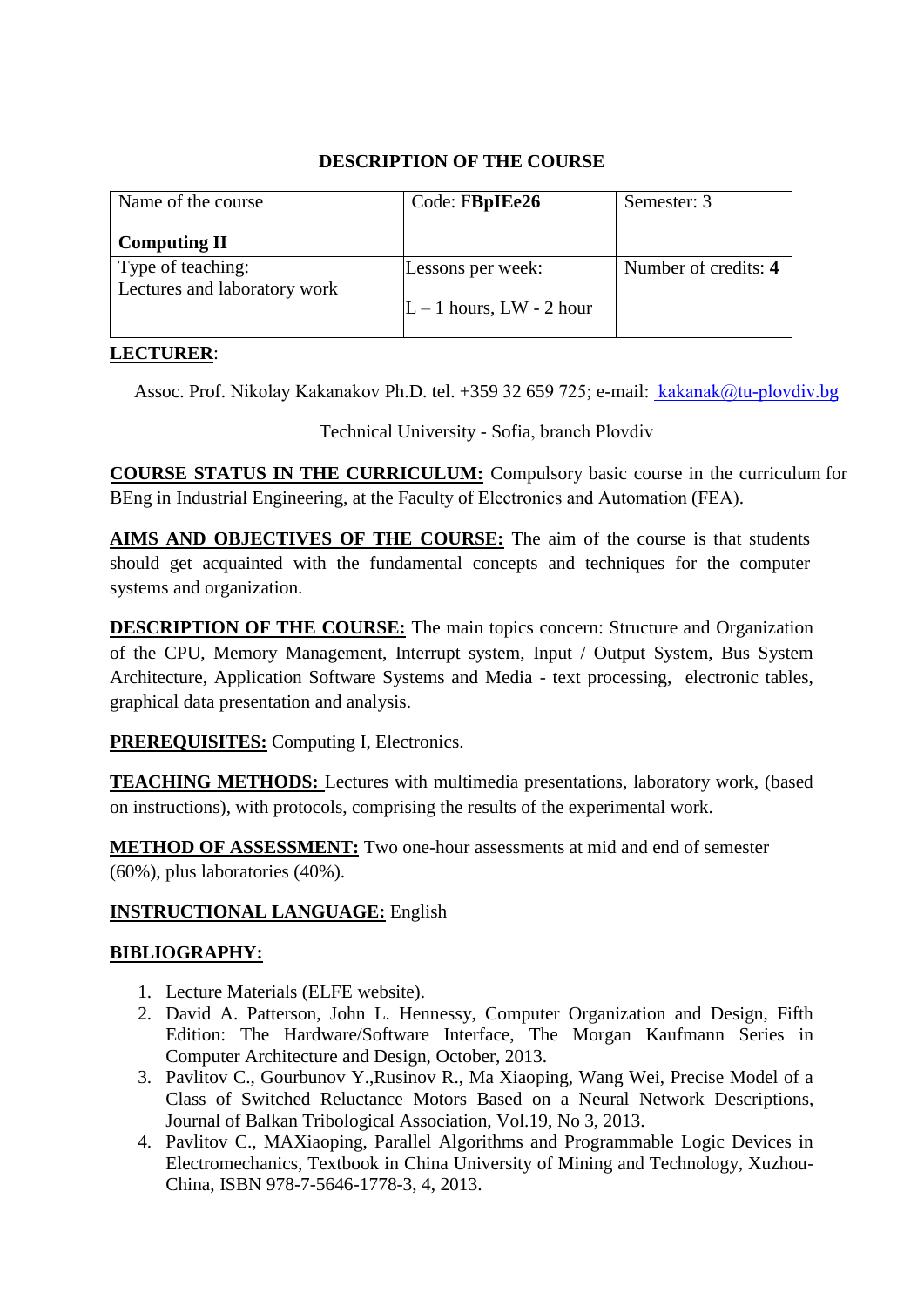| Name of the course:    |                              |                      |
|------------------------|------------------------------|----------------------|
| <b>Economics</b>       | Code: FBpIEe27               | Semester: 3          |
| Type of teaching:      | Lessons per week:            |                      |
| Lectures and tutorials | $L - 2$ hours; $T - 1$ hours | Number of credits: 3 |

LECTURER: Assist. Prof. Desislava Shatarova Ph.D. tel.032 659 716; e-mail: desi shatarova@abv.bg

Technical University - Sofia, Branch Plovdiv

**COURSE STATUS IN THE CURRICULUM:** Compulsory course for students from Bachelor Degree programme in Industrial Engineering of the Faculty of Electronics and Automation, FEA.

**AIMS AND OBJECTIVES OF THE COURSE:** The Economics course is a foundation course for the understanding of economics and is basis for following courses in economics and management. The course provides comprehensive introduction to the principle ideas, concepts and applications of the theory and practice of economics. It develops students' economic literacy and teaches them how economics relates to the everyday life of individuals, businesses and society in general. The difference between macro- and microeconomics is outlined, as the course is focused mainly on topic of microeconomics. The objectives of the course are to introduce students to some methods and tools applied in economics analysis; acquaint them with the fundamental principles of microeconomics; teach them how to apply the concepts to which they were introduced.

**DESCRIPTION OF THE COURSE**: The Economic Problem. Needs, Wants, and Demands. Production, Consumption, Exchange. Market Economy Models. Types of Business Organisations. Industrial Enterprises. Classification According to the Size. Forms of Business Ownership Markets. Supply and Demand Markets. The Public Sector. The Costs of Production. Productivity. Elasticity of Demand. Price Elasticity. The Competitive Firm. Competitive Markets. Imperfect Competition. The Labour Market.

## **PREREQUISITES:** None

**TEACHING METHODS:** Lectures supported by power point presentation, video materials and case studies, and tutorials including discussion of case studies, solving a wide variety of economic problems and making economic analysis.

**METHOD OF ASSESSMENT:** Continuous assessment comprising two tests during the semester. Students have to receive a pass result on both tests in order to get a pass mark for the semester. The result from the tests forms 90% of the final mark and 10% of the mark is formed as a result from the student's work during tutorials.

# **INSTRUCTIONAL LANGUAGE:** English.

## **BIBLIOGRAPHY:**

1. McEachern, W. A.  $(2014)$ . Economics: A Contemporary Introduction.  $10^{th}$  Ed. CENGAGE Learning. ISBN-13:9781133188124

2. Schiller, B. R., Hill, C., and Wall, Sh. (2012). The Micro Economy Today. 13<sup>th</sup> Ed. McGraw-Hill Series Economics. ISBN-13: 978-0077416539

3. Gillespie, A. (2013). Business Economics. 2nd Ed. OXFOD. ISBN-13: 978-0199657995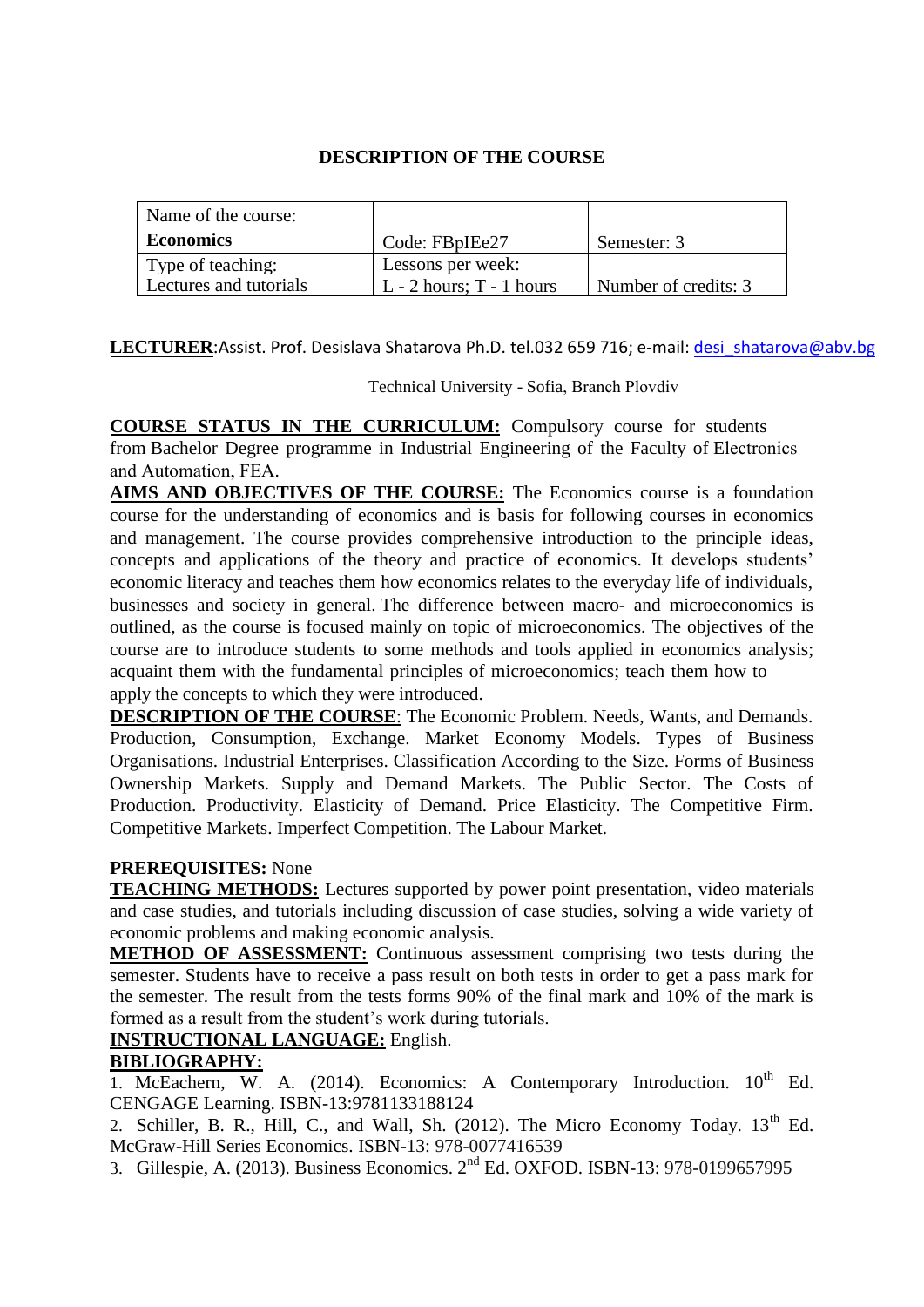| Name of the course:     |                               |                      |
|-------------------------|-------------------------------|----------------------|
| <b>Measurements and</b> |                               |                      |
| <b>Instrumentation</b>  | Code: FBpIEe28                | Semester: 3          |
| Type of teaching:       | Lessons per week:             |                      |
| Lectures and laboratory | $L - 2$ hours; $LW - 1$ hours | Number of credits: 4 |

**LECTURER**:Assoc. Prof. Vania Rangelova, tel.: 032 659 684, email: [vaioran](mailto:rdinov@tu-sofia.bg)@abv.bg

Technical University - Sofia, Branch Plovdiv

**COURSE STATUS IN THE CURRICULUM:** Compulsory course for students from Bachelor Degree programme in Industrial Engineering of the English Language Faculty of Engineering.

**AIMS AND OBJECTIVES OF THE COURSE:** To provide the basic knowledge about theory of measurement and principles for measurement of electrical, non-electrical and magnetic quantities. Besides classical instrumentation methods the attention to the latest measurement technique and devices is paid. The aim is to concentrate the students' attention on the most important techniques to be practiced in the near future.

**DESCRIPTION OF THE COURSE:** The main topics concern: Measurements, Units, Standards and Errors; Electromechanical instruments, Instrument transformers and Potentiometers; Bridge Circuits – DC and AC bridges; Electronic Measuring Instruments analogue and digital; Measurement of electrical voltage, current and power; Magnetic measurements - magnetic flux, magnetizing force, iron loss measurements; Sensors - strain gauges, inductive, capacitive, temperature, piezoelectric, optical, fiber-optic. Intelligent sensors; Displacement and motion measurements-industrial range of length measurement; Strain, Stress and Force measurement; Pressure measurement; Flow measurement differential pressure, variable area, electromagnetic, ultrasonic and other types of flow-meters; Level measurement - capacitance, radiation and pressure technique; Temperature measurements..

**PREREQUISITES:** Electrical Engineering, Physics, Electronics, Control Theory, Elements of Industrial Automation, Computing.

**TEACHING METHODS:** Lectures, using slides, case studies, laboratory and course work from laboratory manual, work in teams, protocols preparation and defence.

**METHOD OF ASSESSMENT:** Three hours final exam at the end of 4<sup>th</sup> semester.

#### **INSTRUCTIONAL LANGUAGE:** English. **BIBLIOGRAPHY:**

1.Kolev N., I. Petrov (edited by-), Measurement and Instrumentation, TU - Sofia, 1998; 2. Kolev N. (edited by-), Laboratory Manual on Measurement and Instrumentation, TU - Sofia,

1999;

3. Doebelin E. O., Measurement Systems, Mc.Graw-Hill Book Co., Singapore, 1990;

4. Jones L. D., A. F.Chin, Electronic Instruments and Measurement, Prentice Hall, USA, 1992;

5. Feedback Instruments Ltd - Manuals 2942, 342A/B, EEC 470/1/2/3/4/7, UK, 1996.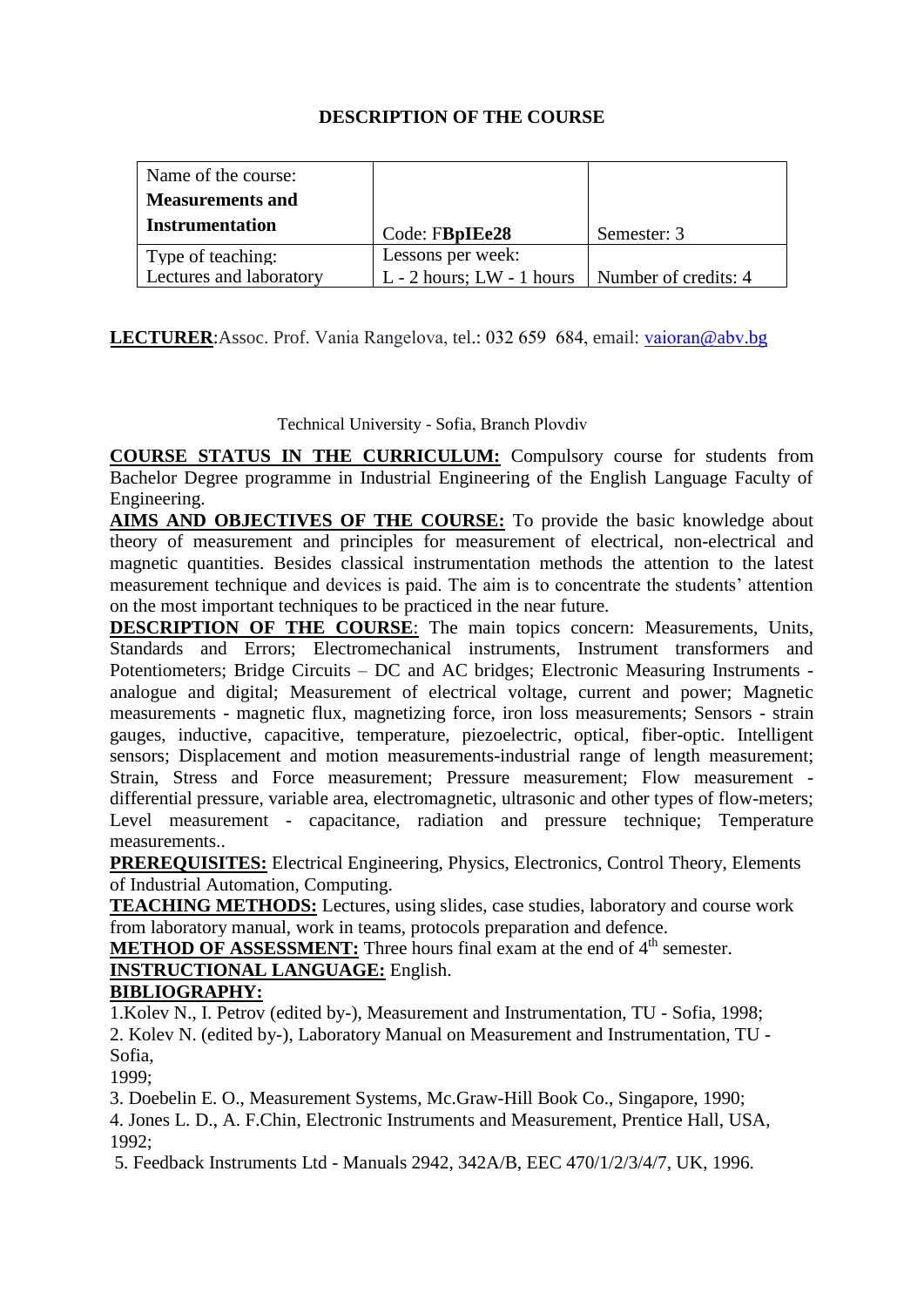| Name of the course:                             |                                                  |                             |
|-------------------------------------------------|--------------------------------------------------|-----------------------------|
| <b>English Language</b>                         |                                                  |                             |
|                                                 | Code: FBpIEe29                                   | Semester:3                  |
|                                                 |                                                  |                             |
| Type of teaching:<br>Lectures and Tutorial work | Lessons per week:<br>L -. 1 . hours; $T-1$ hours | Number of credits: $\theta$ |

**LECTURER**: senior lecturer P.Taneva, 032 659 722, email: [tanneva](mailto:a_dineva@tu-sofia.bg)@tu-plovdiv.bg

Technical University - Sofia, Branch Plovdiv

**COURSE STATUS IN THE CURRICULUM:** Compulsory for the students specialty Industrial Engineering BEng programme of the Faculty of Electronics and Automation, FEA.

**AIMS AND OBJECTIVES OF THE COURSE:** To provide basic knowledge and skills in the area of academic writing, listening and reading. To expand and ensure appropriate use of basic engineering terminology in English. To familiarise students with the requirements of international academic exams.

**DESCRIPTION OF THE COURSE:** The main topics include: Basic terminology-English for Science and Technology; International exams at CAE level; Academic writing skills; Academic reading and listening skills; Essay writing; Writing abstracts and summaries; Writing definitions; Referencing and quoting; Describing tables and graphs; Academic English language practice – word-formation, punctuation,signposting, functional exponents, cohesive devices, verb tenses, style, abbreviations.

**PREREQUISITES:** English language competence at level C1 as per ELFE entrance requirements.

**TEACHING METODS:** Lectures, seminars and discussions, case studies, course work portfolio, group work, independent work.

**METHOD OF ASSESSMENT:** Project work portfolio, essay/summary writing, end-of-year test

**INSTRUCTIONAL LANGUAGE:** English.

**BIBLIOGRAPHY:** 1. Technical English Vocabulary and Grammar, Brieger N. And Pohl A., Summertown, 2007; 2. Oxford English for Electrical and Mechanical Engineering, Glendinning E.H. and Glendinning N., OUP, 2005; 3.Oxford Practice Grammar (Advanced), Yule G., OUP, 2007; 4. Ready for CAE, Norris R., Macmillan, 2008; 5. Advanced Language Practice, Vince M. With Sunderland P., Macmillan, 2003; 6. Passport to IELTS, Hopkins D. And Nettle M., Longman, 2002; 7. Academic Writing Course, Jordan, R.R., Harper Collins, 1990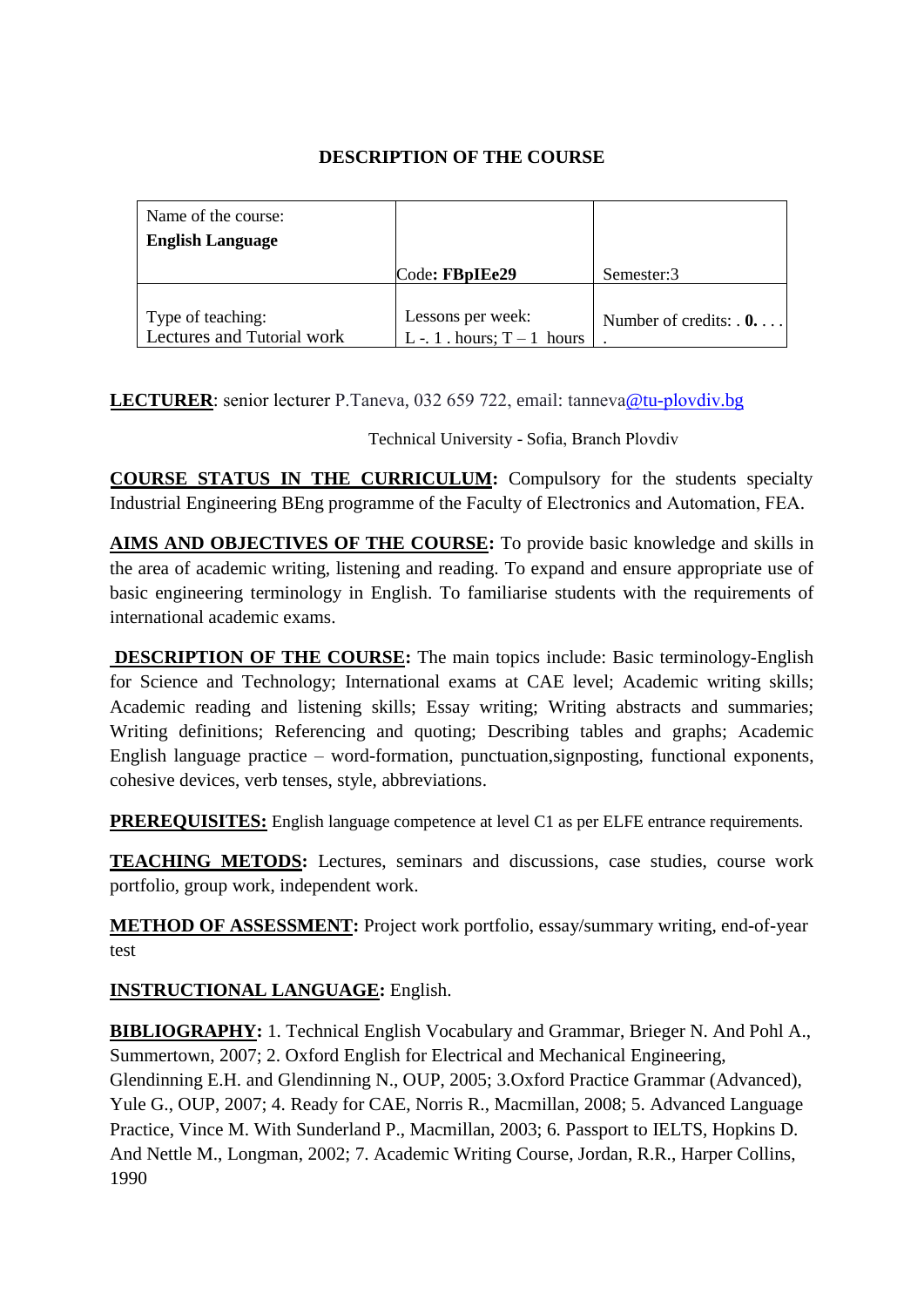| Name of the course:<br><b>Sports</b> | Code: FBpIEe30                     | Semester: 3          |
|--------------------------------------|------------------------------------|----------------------|
| Type of teaching: Laboratory works   | Lessons per week:<br>$LW - 3$ hour | Number of credits: 0 |

**LECTURER**: Assoc. Prof. Valentin Vladimiro[v, 032 659 646,](mailto:iv_venkov@tu-sofia.bg) email:valdes@tu-plovdiv.bg

Technical University - Sofia, Branch Plovdiv

## **COURSE STATUS IN THE CURRICULUM:**

Compulsory for the students specialty Industrial Engineering BEng programme of the Faculty of Electronics and Automation, FEA.

work. To teach them exercise regularly and to help them learn new things and skills related to **AIMS AND OBJECTIVES OF THE COURSE:** To help students relieve from hard mental a given sport.

**DESCRIPTION OF THE COURSE**: Compulsory and specialized education for 1 st and 2 nd year students and optional for 3rd and 4th year students. Students attend two classes a week, each lasting 2 hours, and they chose the days and the time to a ttend one or two different sports. During semester each student should attend sports classes at least 11 times/subject or 22 times for both sports. The semester is considered valid if confirmed by le turer(s)' signature(s). Students enroll for the next semester over again because changes in the syllabus may have occurred.

**PREREQUISITES:** Basic knowledge, abilities and habits related to physical culture.

**TEACHING METHODS:** Teaching begins with a lecture during the first school week which helps students realise how useful for them is to practice sports, the practicing schedule and mode of practicing sports. Students pass a physical ability test, participate in university tournaments, republican student's championships and state championships. Students chose among 13 kinds of sports and exercise depending on the facilities available.

**METHOD OF ASSESSMENT:** Each student should pass a test for physical ability at the beginning and at the end of the academic year. Participation in local tournaments and championships and in the republican all-student championships.

**INSTRUCTIONAL LANGUAGE:** English.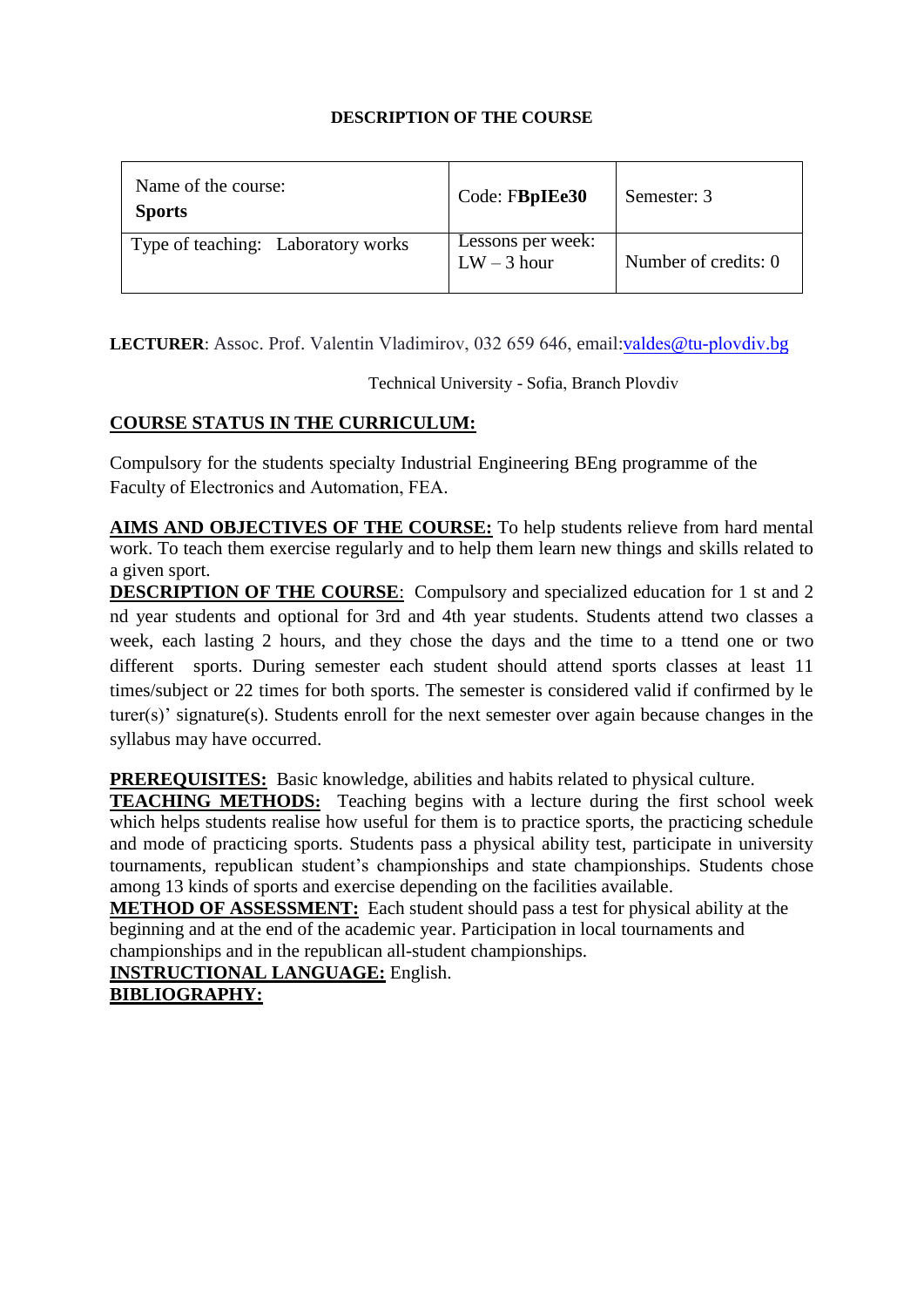| Name of the course:<br><b>Bulgarian Language (for foreigners)</b> | Code: FBpIE31                      | Semester: 3          |
|-------------------------------------------------------------------|------------------------------------|----------------------|
| Type of teaching: Tutorial works                                  | Lessons per week:<br>$T - 2$ hours | Number of credits: 0 |

**LECTURER**: Senior Lecturer Mariana Ilieva tel.: 032 659 712, e-mail: mariyana@gmail.com

Technical University - Sofia, Branch Plovdiv

**COURSE STATUS IN THE CURRICULUM:** Optional for the students specialty Industrial Engineering BEng programme of the Faculty of Electronics and Automation, FEA.

AIMS AND OBJECTIVES OF THE COURSE: To provide basic knowledge and skills in basic terminology in Bulgarian in everyday communications during their stay in Bulgaria. the area of reproductive, productive and combined activity in Bulgarian language - writing, listening and reading. To ensure that the students use independently and fluently appropriate

**DESCRIPTION OF THE COURSE**: After preliminary teaching in writing and reading there follow 15 lexical topics: "Greetings and Introduction", In the room", "Clock, time, calendar", "Breakfast in the confectionary", "Lunch in the canteen", "Dinner in a restaurant", "Shopping – at the bookstore, at the confectionary, at the greengrocer's, at the food store, at the dress shop, etc.", "Boyan is ill"- in a hospital, in the drug-store, etc.", etc. Each lexical topic is related to a corresponding grammar unit. The basic textbook is full of various exercises.

## **PREREQUISITES: None**

**TEACHING METHODS:** Communicative - situation principle.

**METHOD OF ASSESSMENT** A two-hour written exam and oral discussion at the end of each semester (70%), independent work during the exercises (30%).

**INSTRUCTIONAL LANGUAGE:** Bulgarian.

# **BIBLIOGRAPHY**:

1. Стоянова М., С. Стоянов, Български език за чуждестранни студенти, с., 1994;

- 2. Антова Ю., Е. Кирякова, Т. Накова, Български език, България и българите, С., 1997;
- 3. Русинов Р., С. Буров, Български език, В. Търново, 1985.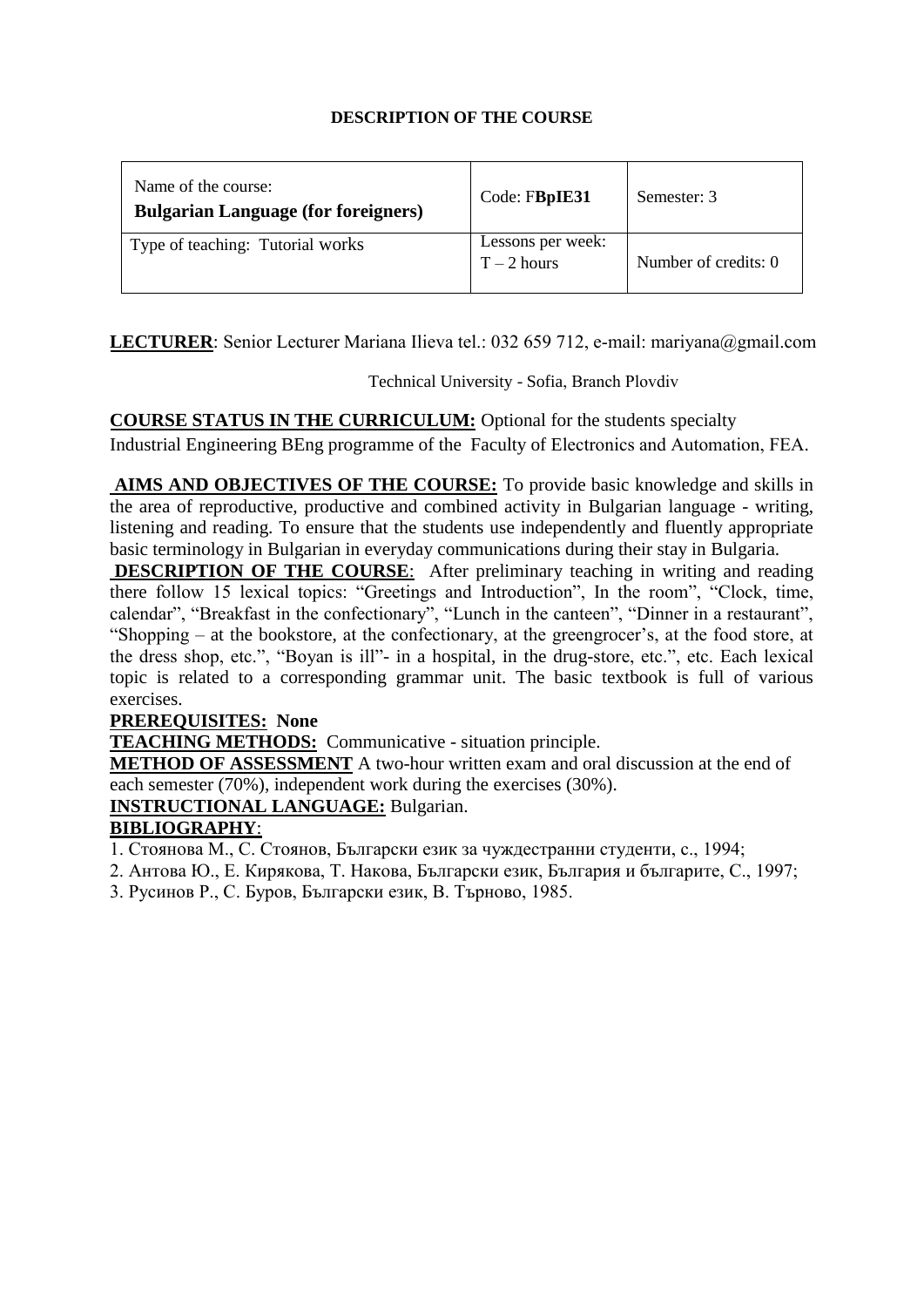| Name of the course:<br><b>Control Theory I</b>       | Code: BpIEe32                                 | Semester: 4          |
|------------------------------------------------------|-----------------------------------------------|----------------------|
| Type of teaching:<br>Lectures and laboratory<br>work | Lessons per week:<br>$L-2$ hours; $LW-1$ hour | Number of credits: 4 |

# **LECTURER**: Prof. Dr. A.Topalov, tel.032 659 528, email: topalov@tu-[plovdiv](mailto:kperev@tu-sofia.bg).bg

Technical University - Sofia, Branch Plovdiv **COURSE STATUS IN THE CURRICULUM:** Compulsory for the students specialty Industrial Engineering BEng programme of the Faculty of Electronics and Automation, FEA.

AIMS AND OBJECTIVES OF THE COURSE: To give knowledge for the basic introduce the state-space description of systems and their fundamental properties (stability, approaches and methods of analysis and design of control systems based on the classical concepts of transfer function, time-domain and frequency-domain characteristics. To controllability, observability), as well as the root locus method, pole-placement design and the linear-quadratic design of control systems. To develop knowledge on MATLAB and SIMULINK and practical skills for simulation of continuous-time and discrete-time control systems.

**DESCRIPTION OF THE COURSE:** The main topics concern: Basic concepts and definitions - systems, control systems, classification, the control systems problem. Transfer function description and block-diagram representations. Time-domain characteristics - unit impulse and unit step responses. Frequency-domain characteristics - Nyquist and Bode diagrams. Stability analysis - Nyquist and Routh array criteria. The root locus method. Discrete-time systems and z-transform. State-space description. Solution of the state equation. Controllability and observability. Stability and the second method of Lyapunov. Pole placement design. Observers. Linear Quadratic Optimal Design. Software tools and languages - MATLAB, SIMULINK.

**PREREQUISITES:** Mathematics I, II, III, IV, Physics, Mechanics, Computing, Electrical Engineering.

**TEACHING METHODS:** Lectures, laboratory work from laboratory manual, work in teams, protocols and course work description preparation and defense.

**METHOD OF ASSESSMENT** : Three and a half hours written test at the end of 4th semester and three and a half hours written test at the end of  $5<sub>th</sub>$  semester. Each of the procedures carries up to 40% of the final marks. Defense of protocols from laboratory works (up to 20%).

## **INSTRUCTIONAL LANGUAGE:** English. **BIBLIOGRAPHY**:

1. Kuo B. C., F. Golnaraghi, Automatic Control Systems - 9th edt., John Wiley & sons, N.Y., 2009;

2. Nise N., Control Systems Engineering 7th edt., John Wiley & sons, 2015;

3. Dorf R. C., R. Bishop, Modern Control Systems - 12th edt., Prentice Hall, 2010;

4. Antsaklis P., A. Michel, A Linear Systems Primer, Birkhauser, 2007;

5. Gatev G., K. Perev, Control Theory. Laboratory Manual, Technical University - Sofia, 2006.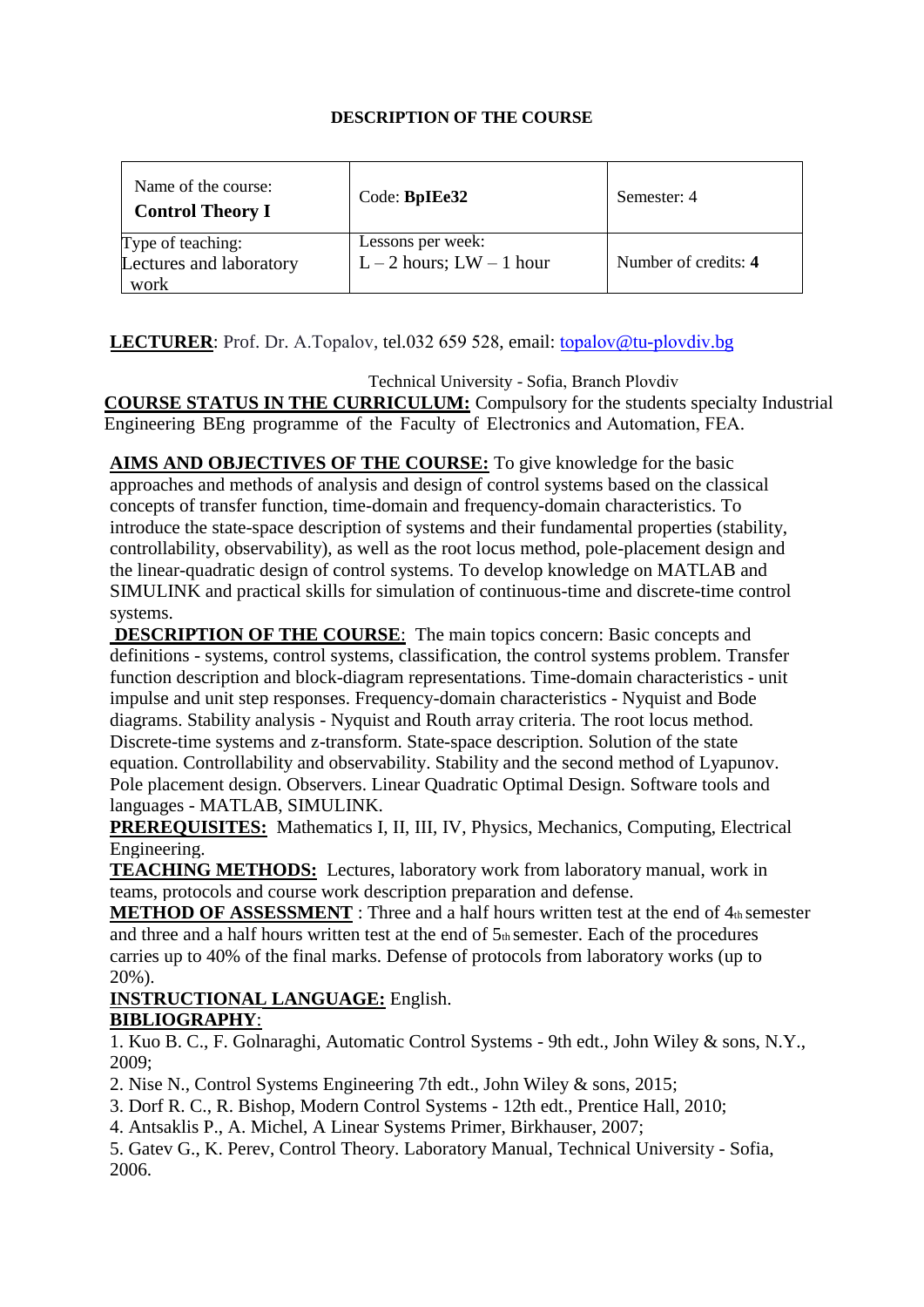| Code: BpIEe33     | Semester: 4                 |
|-------------------|-----------------------------|
|                   |                             |
| Lessons per week: |                             |
|                   | Number of credits: 4        |
|                   |                             |
| $LW-1$ hour       |                             |
|                   | $L - 1$ hour, $T - 1$ hour, |

**LECTURER**:**Assist. Prof. Emil Toshkov, PhD**, tel. 032 659 620, e-mail:emtoshkov@gmail.com

Technical University – Sofia, Branch Plovdiv

**COURSE STATUS IN THE CURRICULUM:** Compulsory basic course in the curriculum for BEng in Industrial Engineering, at the Faculty of Electronics and Automation, FEA.

**AIM OF THE COURSE:** The aim of the course is to introduce the students with the basics of the Fluid Mechanics, and to provide them with new, practical skills related to the experimental studies of fluid flows, as well as with the analysis and assessment of various fluid flow systems.

**COURSE DESCRIPTION:** The main topics concern: introduction with the basic fluid properties; properties of ideal and real (viscous) fluids; measurement of basic flow parameters; Hydrostatics - surface and internal forces, pressure, fluid equilibrium under the action of external force fields; fluid flow kinematics - methods for mathematical description of the flow motion, streamlines and streamline surfaces; fluid dynamics - basic laws and derived dependencies, Euler's equations, Navier-Stokes and Bernoulli equations; laminar and turbulent flows, boundary layer; hydraulic losses in fluid systems; resistance of streamlined bodies, lift and drag forces.

**PREREQUISITES:** Knowledge in the field of Physics, Mechanics and Mathematics.

**TEACHING METHODS:** Interactive lectures and tutorials, based on multimedia slides. Laboratory classes, performed on specialized experimental settings. Within these classes, the students work in teams, and after the experimental studies they prepare and defend protocols.

**ASSESSMENT AND EVALUATION METHODS:** Final exam at the end of the 4<sup>th</sup> semester  $-3$  hours, with weighting coefficient 0.7 (up to 70 points) and continuous control throughout the semester's Laboratory works with weighting coefficient 0.3 (up to 30 points).

# **TEACHING LANGUAGE:** English language

**RECOMMENDED LITERATURE:** 1. Fox R., McDonald A., Prichard Ph., "Fluid Mechanics", 8<sup>th</sup> Edition, John Wiley & Sons, ISBN: 978-1-118-02641-0, 2012; 2. Munson B., Huebsch W., Rothmayer A., "Fundamentals in Fluid Mechanics",  $8<sup>th</sup>$  Edition, John Wiley & Sons, ISBN: 978-1-118-39971-2, 2012; 3. Ivanov M., "Fluid Mechanics – Laboratory Course and Short Theory", 1<sup>st</sup> Edition, "Avangard Prima", ISBN: 978-619-160-446-3, 2015.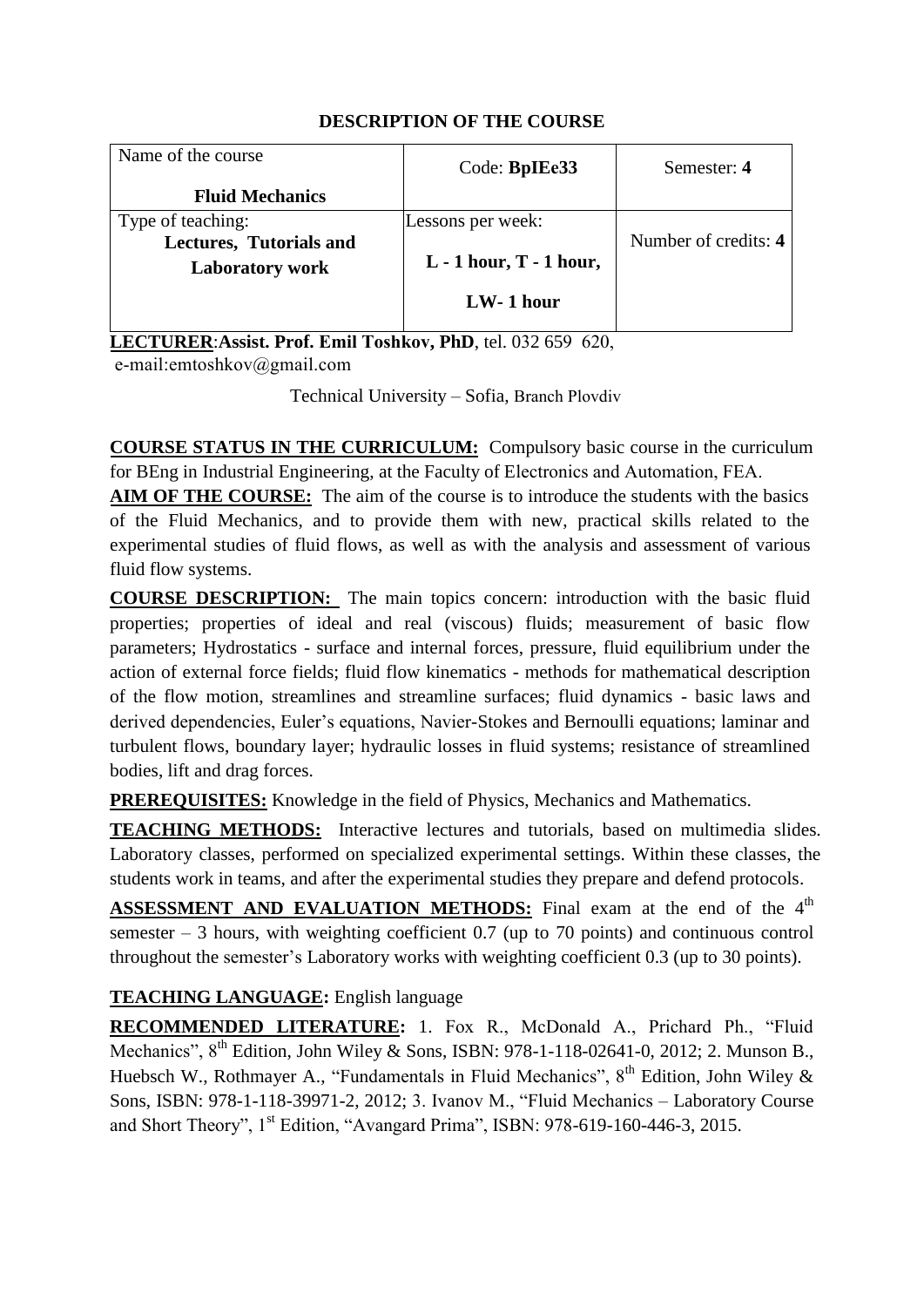| Name of the course:                                                          |                                                                               |                      |
|------------------------------------------------------------------------------|-------------------------------------------------------------------------------|----------------------|
| <b>Principles of Mechanical</b><br><b>Engineering Design</b>                 | Code: BpIEe34                                                                 | Semester: 4          |
| Type of teaching: lectures,<br>tutorials, laboratory work,<br>course project | Lessons per week:<br>L-2 h.; T-1 h.; $LW - 1$<br>hour; $CP - 2$ , 1 h/student | Number of credits: 5 |

**LECTURERS**: Assoc. prof. Georgi Dinev, PhD, tel.: 965 2996,

,

е-mail: gdinev@tu-sofia.bg, Technical University of Sofia

assist. Zdravko Vitlarov, Technical University Sofia, Branch Plovdiv

**COURSE STATUS IN THE CURRICULUM:** Compulsory for the students specialty Industrial Engineering BEng programme of the Faculty of Electronics and Automation, FEA.

**AIMS AND OBJECTIVES OF THE COURSE:** To develop basic machine design concepts of strength, deflection and failure, plus a study of basic mechanical components.

**DESCRIPTION OF THE COURSE:** The main topics concern: design methodology; design for static and for fatigue loading; strength and failure analyses; design of mechanical components and joints of common use such as: keys, splines, pins, rivets, threaded fasteners, press joints, welded joints, springs, shafts, axles, bearings, couplings, clutches, belts, chains, gears; fits, tolerances, orientation and position errors, and roughness; interchangeability.

**PREREQUISITES:** Physics, Mechanics, Applied Geometry and Engineering Graphics, Strength of Materials, Material Science, Mathematics.

**TEACHING METHODS:** Lectures, tutorials (case studies of design problems), laboratory work (defense of protocols) and personal course project with public defense.

**METHOD OF ASSESSMENT:** A two-hours assessments at the end of semester - 70%, tutorials (homework, attendance, ets.) – 20%, laboratory work – 10%. Personal project – 100%.

## **INSTRUCTIONAL LANGUAGE:** English. **BIBLIOGRAPHY:**

1.Dimitrov L. Principles of Mechanical Engineering Design, Heron Press, Sofia, 2009. 2. Dimitrov L., et all. Design of Machine Elements. Laboratory work. Heron Press, Sofia, 2011. 3. Budinas R., J.K.Nisbett. Shigley's Mechanical Engineering Design, 10<sup>th</sup> ed., McGraw Hill, 2015. 4. Juvinal R., K. Marshek. Fundamentals of Machine Component Design.  $5<sup>th</sup>$  ed., John Wiley & Sons, 2012.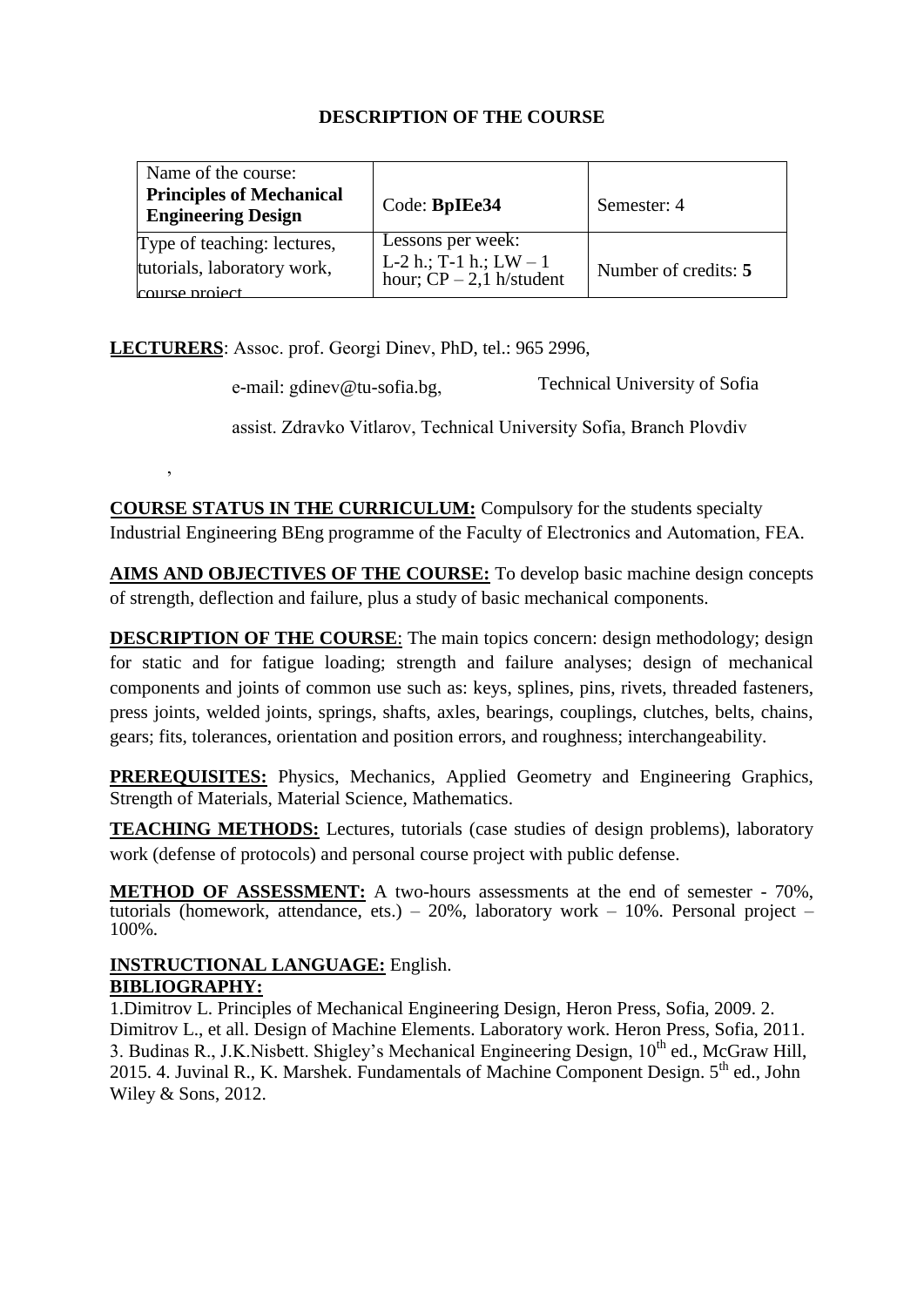| Name of the course           | Code: BpIEe35              | Semester: 4          |
|------------------------------|----------------------------|----------------------|
| <b>Computing II</b>          |                            |                      |
| Type of teaching:            | Lessons per week:          | Number of credits: 3 |
| Lectures and laboratory work | $L - 1$ hour, LW - 1 hours |                      |

**LECTURER**:Assoc. Prof. Nikolay Kakanakov Ph.D. tel. 032 659 725; e-ma[il:kakanak@tu-pl](mailto:pborovska@tu-sofia.bg)ovdiv.bg assist prof., Mitko Shopov Ph.D.tel. 032 659 725; e-mail:msho[povtu-plovdiv.bg](mailto:d_ivanova@tu-sofia.bg) [Technica](mailto:d_ivanova@tu-sofia.bg)l University - Sofia, Branch Plovdiv

**COURSE STATUS IN THE CURRICULUM:** Compulsory basic course in the curriculum for BEng in Industrial Engineering, at the Faculty of Electronics and Automation, FEA.

**AIMS AND OBJECTIVES OF THE COURSE:** The aim of the course is that students should get acquainted with the fundamental concepts and techniques of the computer systems structure and modern operating systems, computer networks and protocols, as well as to get experience with application program systems and environments, applied in industrial engineering.

**DESCRIPTION OF THE COURSE:** The main topics concern: fundamental concepts and techniques of the structure and organization of computer systems and networks, modern operating systems and environments, data protection and security, process management, architecture of computer networks and network protocols.

**PREREQUISITES:** Lectures with multimedia presentations, laboratory work, (based on instructions), with protocols, comprising the results of the experimental work.

**METHOD OF ASSESSMENT:** Two one-hour assessments at mid and end of semester (60%), plus laboratories (40%).

# **INSTRUCTIONAL LANGUAGE:** English

- 1. Lecture Materials (ELFE website) and <http://81.161.243.12/bgmoodle/course/view.php?id=127>
- 2. David A. Patterson, John L. Hennessy, Computer Organization and Design, Fifth Edition: The Hardware/Software Interface, The Morgan Kaufmann Series in Computer Architecture and Design, October, 2013
- 3. Andrew S. Tanenbaum and Herbert Bos, Modern Operating Systems (4th Edition), March, 2014
- 4. Thomas A. Limoncelli, Strata R. Chalup, Christina J. Hogan, The Practice of Cloud System Administration: Designing and Operating Large Distributed Systems, September 13, 2014
- 5. Plamenka Borovska, Desislava Ivanova, Pavel Tsvetanski, Parallel Simulation and Communication Performance Evaluation of a Multistage BBN Butterfly Interconnection Network for High-Performance Computer Clusters, International conference on Applied Informatics and Computing Theory (AICT '12), Barcelona, Spain, ISBN: 978-1-61804-130-2, pp. 237-242
- 6. Borovska Plamenka, Ivanova Desislava, Architectural Design of Grand Clos Collective Network for Supercomputers, Recent Advances in Computer Science, Rhodos, Greece, 2013, ISBN: 978-960-474-311-7, pp. 146-151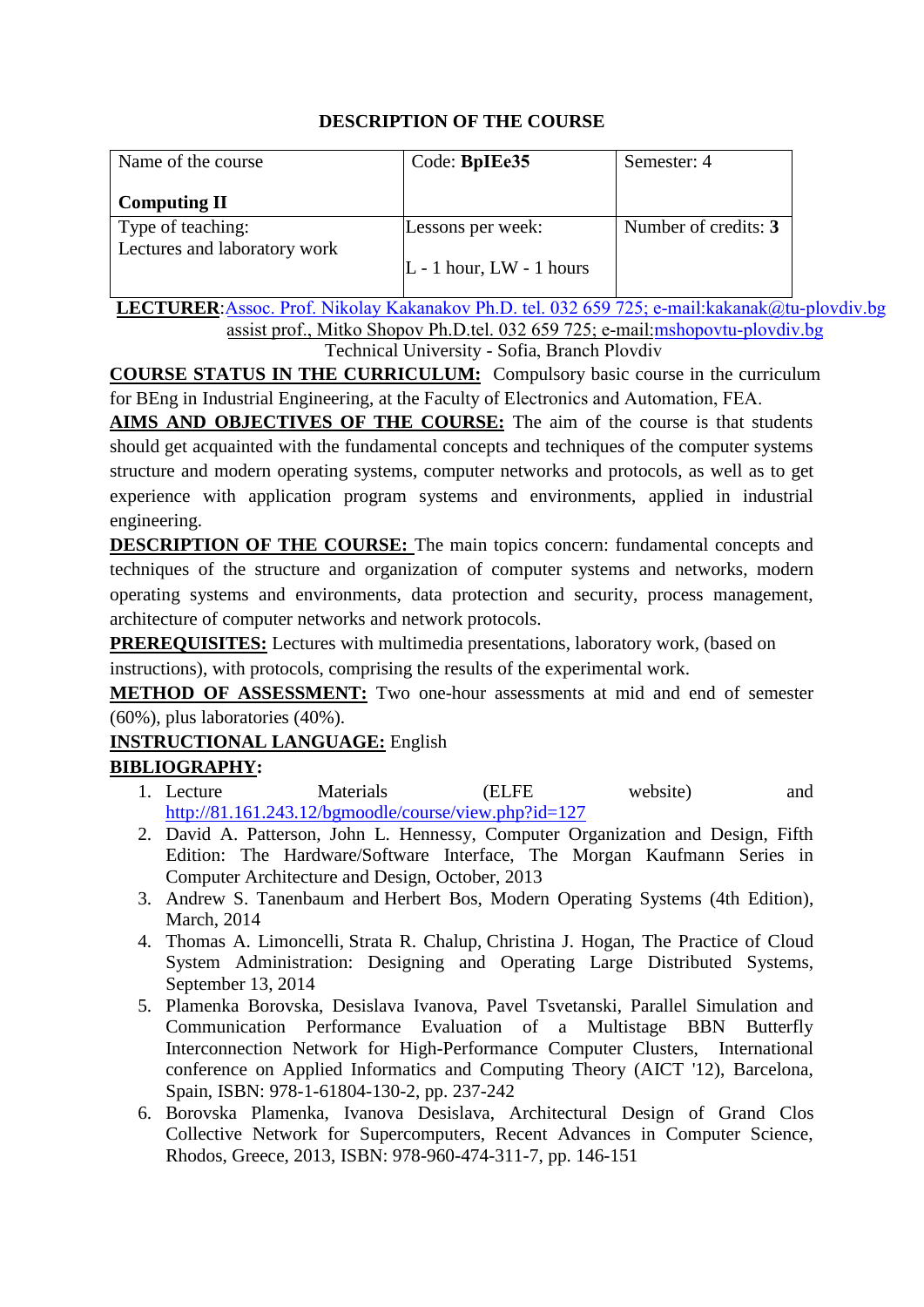7. Plamenka Borovska, Desislava Ivanova, Silicon Galaxy" system area network for collective communication in supercomputers, CompSysTech'14, June 2014, Russe, Bulgaria, ISBN: 978-1-4503-2753-4, pp. 86-93.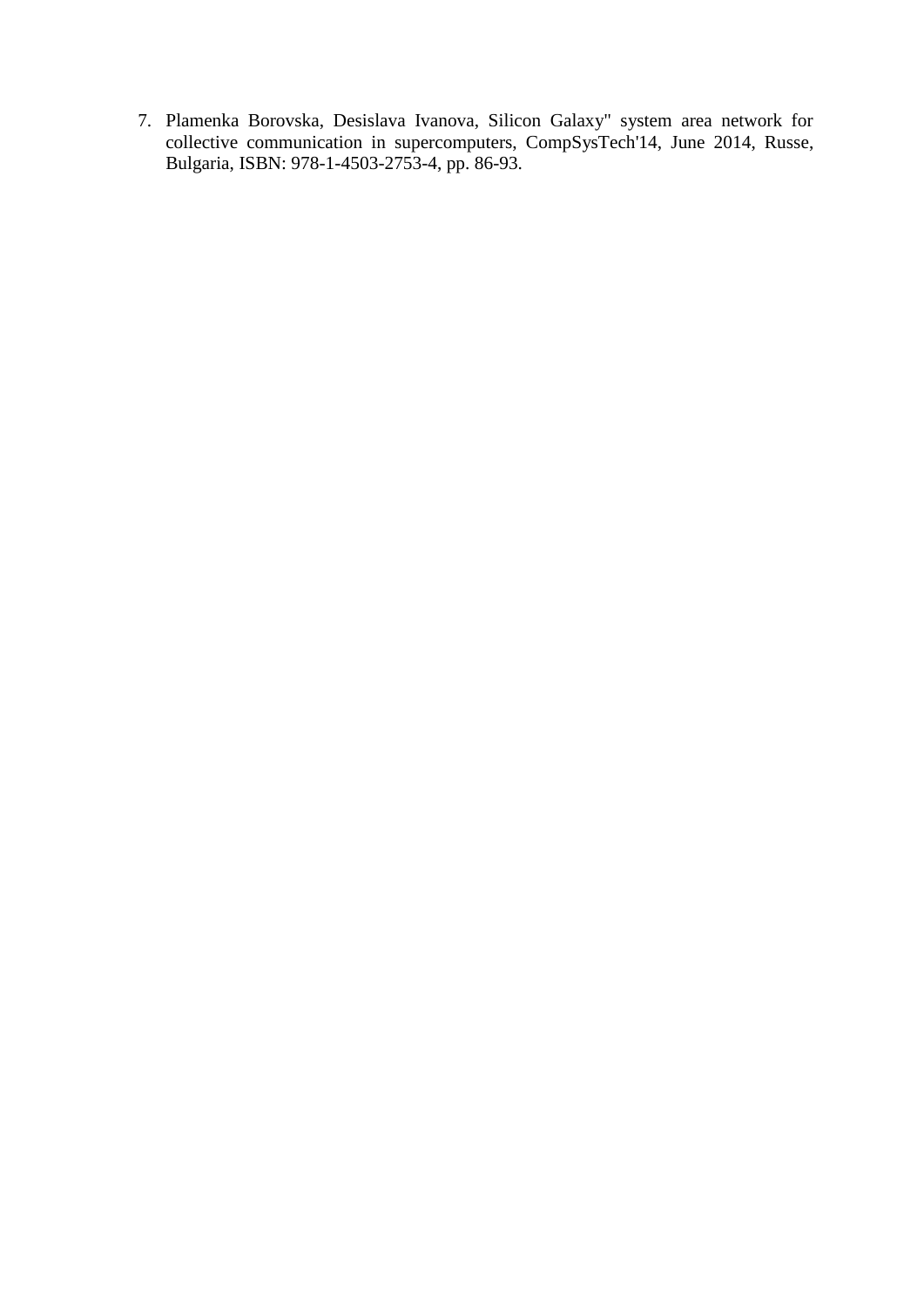| Name of the course:     |                               |                      |
|-------------------------|-------------------------------|----------------------|
| <b>Measurements and</b> |                               |                      |
| <b>Instrumentation</b>  | Code: BpEe36                  | Semester: 4          |
| Type of teaching:       | Lessons per week:             |                      |
| Lectures and laboratory | $L - 1$ hours; $LW - 2$ hours | Number of credits: 4 |

## **LECTURER:**Assoc. Prof. Vania Rangelova, tel.: 032 659 6[84, email: vaioran@a](mailto:rdinov@tu-sofia.bg)bv.bg

Assist. Prof. Rositca Kazakova Ph.D.

Technical University - Sofia, Branch Plovdiv

**COURSE STATUS IN THE CURRICULUM:** Compulsory course for students from Bachelor Degree programme in Industrial Engineering of the Faculty of Electronics and Automation, FEA.

**AIMS AND OBJECTIVES OF THE COURSE:** To provide the basic knowledge about theory of measurement and principles for measurement of electrical, non-electrical and magnetic quantities. Besides classical instrumentation methods the attention to the latest measurement technique and devices is paid. The aim is to concentrate the students' attention on the most important techniques to be practiced in the near future.

**DESCRIPTION OF THE COURSE:** The main topics concern: Measurements, Units, Standards and Errors; Electromechanical instruments, Instrument transformers and Potentiometers; Bridge Circuits – DC and AC bridges; Electronic Measuring Instruments analogue and digital; Measurement of electrical voltage, current and power; Magnetic measurements - magnetic flux, magnetizing force, iron loss measurements; Sensors - strain gauges, inductive, capacitive, temperature, piezoelectric, optical, fiber-optic. Intelligent sensors; Displacement and motion measurements-industrial range of length measurement; Strain, Stress and Force measurement; Pressure measurement; Flow measurement differential pressure, variable area, electromagnetic, ultrasonic and other types of flow-meters; Level measurement - capacitance, radiation and pressure technique; Temperature measurements..

**PREREQUISITES:** Electrical Engineering, Physics, Electronics, Control Theory, Elements of Industrial Automation, Computing.

**TEACHING METHODS:** Lectures, using slides, case studies, laboratory and course work from laboratory manual, work in teams, protocols preparation and defence.

**METHOD OF ASSESSMENT:** Three hours final exam at the end of 4<sup>th</sup> semester. **INSTRUCTIONAL LANGUAGE:** English.

## **BIBLIOGRAPHY:**

1.Kolev N., I. Petrov (edited by-), Measurement and Instrumentation, TU - Sofia, 1998; 2. Kolev N. (edited by-), Laboratory Manual on Measurement and Instrumentation, TU - Sofia, 1999;

3. Doebelin E. O., Measurement Systems, Mc.Graw-Hill Book Co., Singapore, 1990; 4. Jones L. D., A. F.Chin, Electronic Instruments and Measurement, Prentice Hall, USA, 1992;

5. Feedback Instruments Ltd - Manuals 2942, 342A/B, EEC 470/1/2/3/4/7, UK, 1996.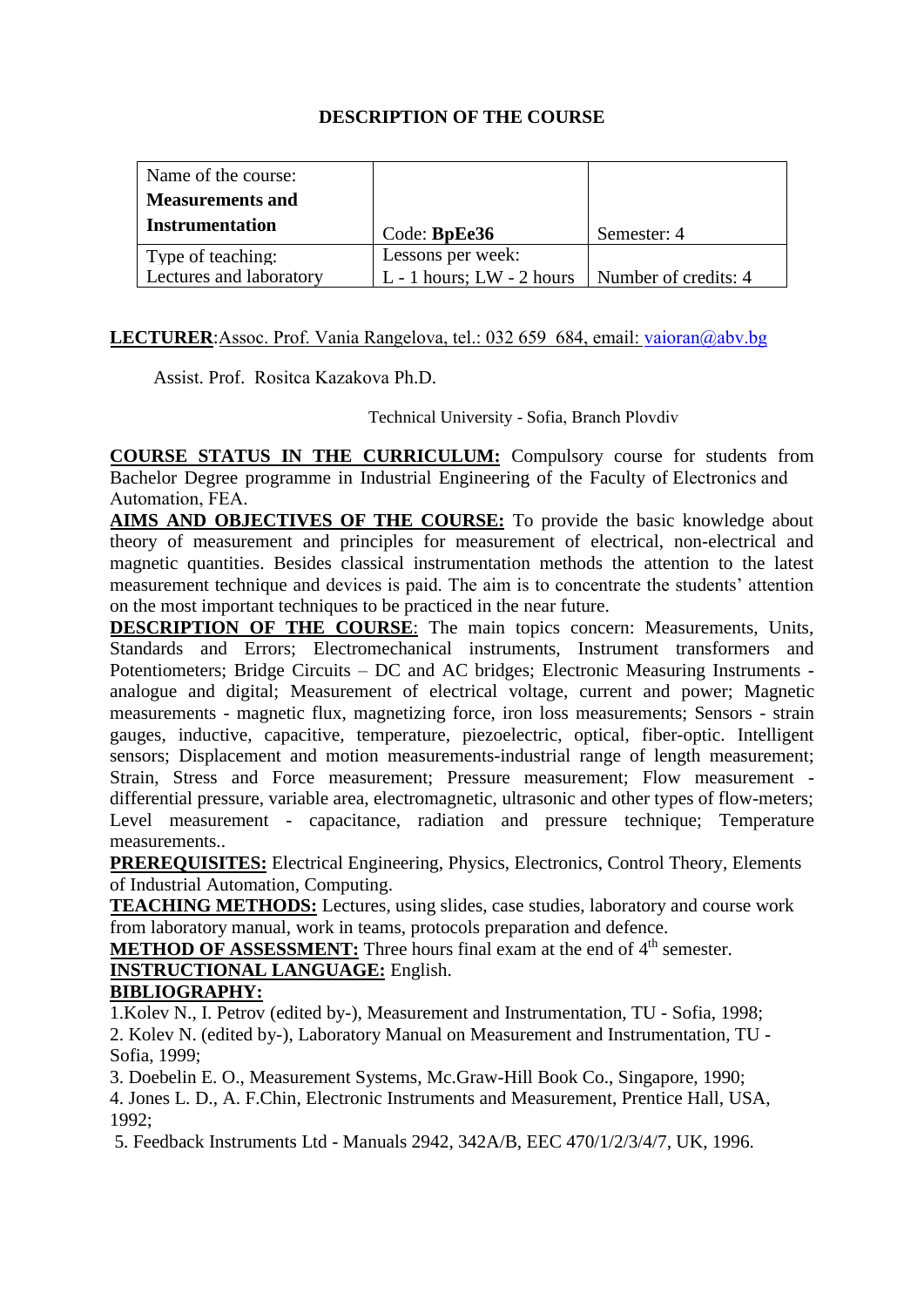| Name of the course:          |                           |                      |
|------------------------------|---------------------------|----------------------|
| <b>Industrial Management</b> | Code: BIpEe37             | Semester: 4          |
| Type of teaching:            | Lessons per week:         |                      |
| Lectures and tutorials       | $L - 2$ hours; T - 1 hour | Number of credits: 4 |

**LECTURER:**Assist. Prof. Georgi Georgiev, tel. 032 659 706; e-mail: georgi@tu-plovdiv.bg

Technical University - Sofia, Branch Plovdiv

**COURSE STATUS IN THE CURRICULUM:** Compulsory course for students from Bachelor Degree programme in Industrial Engineering of the Faculty of Electronics and Automationm FEA.

**AIMS AND OBJECTIVES OF THE COURSE:** The Industrial Management course is a foundation course for the understanding of basics of management. The aim of the course is to introduce students to the development of managerial science, the basic management concepts and to provide them with comprehensive understanding of the application of different approaches, functions and processes related to the management of the contemporary

industrial enterprises, as well as to the methods for analysis of their business activity.

The course provides students opportunity to acquire new knowledge and skills needed to handle industrial operation; plan, control and solve managerial problems. At the completion of the course the students will have a firm understanding of the core of the basic

management issues, related the industrial enterprises management in the conditions of market economy.

**DESCRIPTION OF THE COURSE**: The Industrial Management course makes a comprehensive review of the development of management studies and focuses on basic managerial functions, such as planning, organising, direction, administration and leading people, controlling and coordinating.

**PREREQUISITES:** The course is based on the knowledge in economics acquired in previous semester and more specifically Microeconomics.

**TEACHING METHODS:** Lectures supported by power point presentation, video materials and case studies. During the tutorials a wide variety of problems will be solved, cases will be discussed and some interactive simulation games will be done.

**METHOD OF ASSESSMENT:** Written exam at the end of the semester – test with open and closed questions. The result from the exam forms 90% of the final mark and 10% of the mark is formed as a result from the student's work during tutorials.

# **INSTRUCTIONAL LANGUAGE:** English.

- 1. Cole, G. and Kelly Ph. (2011). Management Theory and Practice. South-Western Cengage Learning.  $7<sup>th</sup>$  Edition. ISBN 978-1844805068
- 2. Mullins, L. J. (2013). Management and Organisational Behaviour. Pearson. 3<sup>rd</sup> Edition. ISBN 978-0273792642
- 3. Liraz, M. (2013). How to Improve Your Management and Leadership Skills Effective Strategies for Business Managers. Kindle edition.
- 4. Krogerous, M. and Tschappeler, T (2011). The Decision Book: Fifty Models for Strategic Thinkig. Profile Books.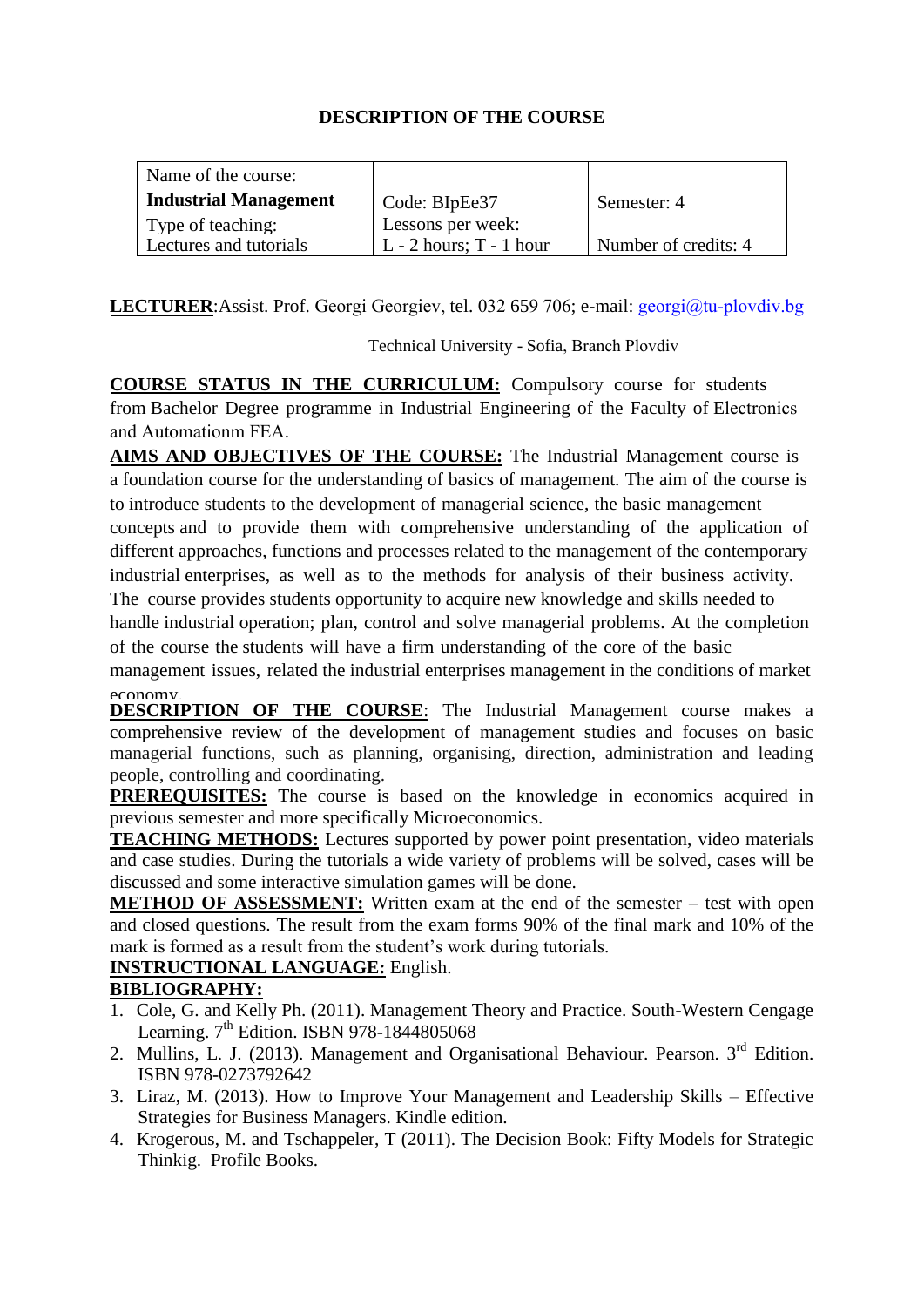| Code: BIpEe38              | Semester: 7                       |
|----------------------------|-----------------------------------|
|                            |                                   |
| Lessons per week:          | Number of credits: 4              |
| $L - 2$ hours, SW - 1 hour |                                   |
|                            | <b>POP XX 11 PO 1 000 CEO CEE</b> |

**LECTURER**: Assoc. Prof. Dr. Vasil Petrov, tel. 032 659 677, email: vasil1106 $@abv.bg$ , assist Todor Kostadinov,tel. 032 659 677,

Technical University - Sofia, Branch Plovdiv

**COURSE STATUS IN THE CURRICULUM:** Compulsory basic course in the curriculum for BEng in Industrial Engineering, at the Faculty of Electronics, and Automation, FEA.

**OBJECTIVES OF THE COURSE:** To show the application of the cybernetics methods for finding an optimal solution of problems in the field of technics and economics.

**COURSE DESCRIPTIONS**: Basic concepts of the course is on building and analyses of optimization models including a prior and a posterior uncertainty in the process of modelling. Different types of optimization models and algorithms for their solving are presented in the course. Many optimization problems are illustrated by examples from the real systems.

**PREREQUISITES:** Physics, Mathematics, Control Theory, Signals and Systems.

**TEACHING METHOD**: Lectures, using slides, case studies, seminary work with problems definition and solving, work in teams.

**EXAMINATION AND ESTIMATION METHOD**: Two test during the semester at the middle and at the end of the  $4<sup>th</sup>$  semester – 1 hour each with weighting coefficient 0.9 (up to 90 points) and continuous control throughout the semesters seminary works with weighting coefficient 0.1 (up to 10 points).

## **ЕЗИК НА ПРЕПОДАВАНЕ:** English

**ПРЕПОРЪЧИТЕЛНА ЛИТЕРАТУРА:** Lecture copies available on FAIO web site; ; Taha H, Operations research:An introduction, 2011, Prentice Hall, ISBN-13: 978- 0132555937; Sapundjiev G., Georgiev M., Stoitzeva-Delitcheva D., Operations research, TU – Sofia, 2013, ISBN 978-9544389512; Bellman R., Dynamic Programming (Dover Books on Computer Science), Dover Publications; Reprint edition (March 4, 2003), ISBN-13: 978- 0486428093; Dantzig G., Linear Programming and Extensions, 1998, Princeton University Press, ISBN-13: 978-0691059136. Dantzig G., Linear Programming 1: Introduction (Springer Series in Operations Research and Financial Engineering) (v. 1), Springer, ISBN-13: 978- 0387948331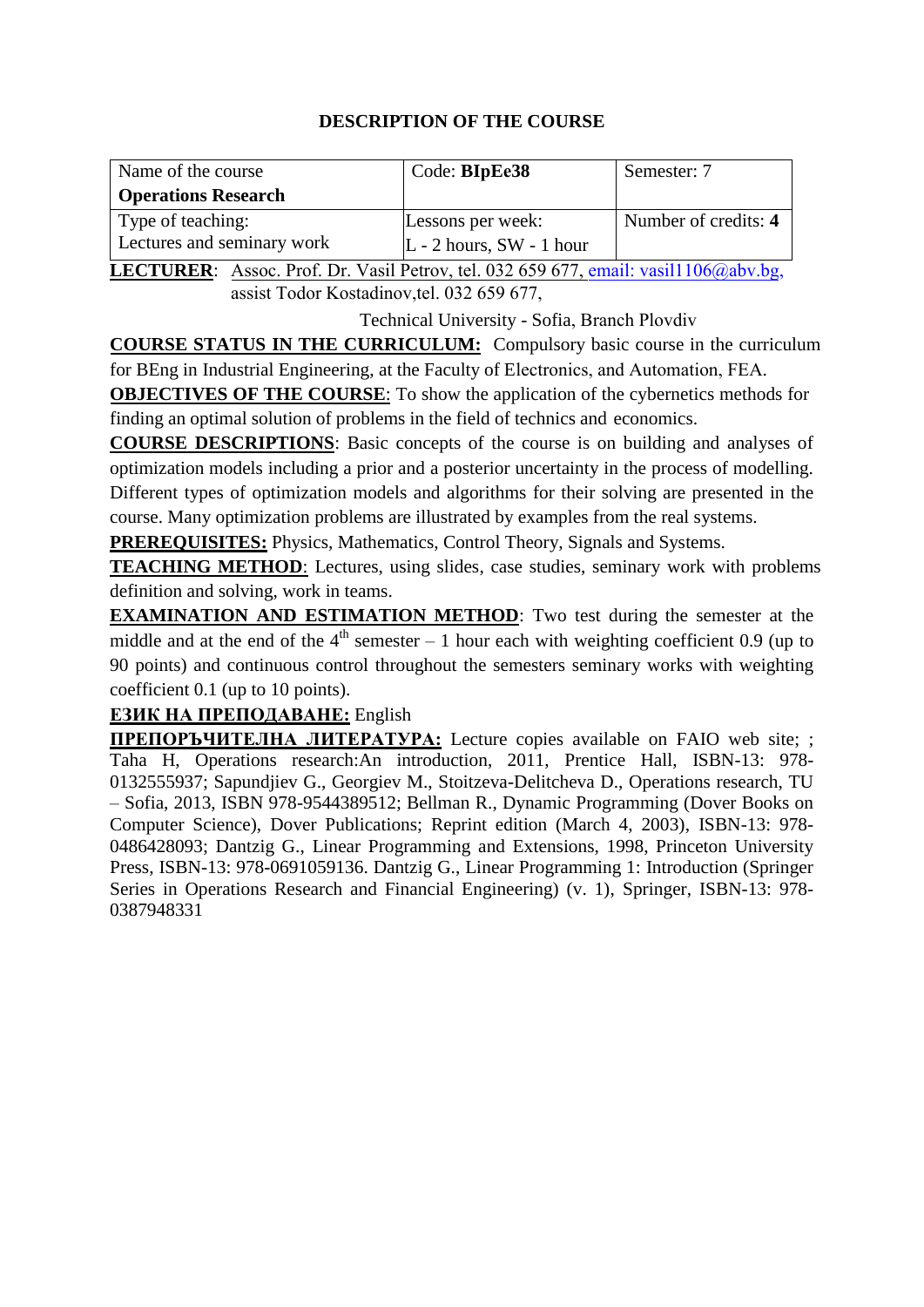| Name of the course:        |                             |                                 |
|----------------------------|-----------------------------|---------------------------------|
| <b>English Language</b>    |                             |                                 |
|                            | Code: BIpEe39               | Semester:4                      |
|                            |                             |                                 |
| Type of teaching:          | Lessons per week:           | Number of credits: $\mathbf{0}$ |
| Lectures and Tutorial work | L -. 1 . hours; $T-1$ hours |                                 |

**LECTURER**: Senior lecturer Konstantina Niago[lova, tel. 032 659 722, e](mailto:a_dineva@tu-sofia.bg)mail: konstantinanic@yahoo.com

**COURSE STATUS IN THE CURRICULUM:** Compulsory for the students specialty Industrial Engineering BEng programme of the Faculty of Electronics and Automation, FEA.

**AIMS AND OBJECTIVES OF THE COURSE:** To provide basic knowledge and skills in the area of academic writing, listening and reading. To expand and ensure appropriate use of basic engineering terminology in English. To familiarise students with the requirements of international academic exams.

**DESCRIPTION OF THE COURSE:** The main topics include: Basic terminology-English for Science and Technology; International exams at CAE level; Academic writing skills; Academic reading and listening skills; Essay writing; Writing abstracts and summaries; Writing definitions; Referencing and quoting; Describing tables and graphs; Academic English language practice – word-formation, punctuation,signposting, functional exponents, cohesive devices, verb tenses, style, abbreviations.

**PREREQUISITES:** English language competence at level C1 as per ELFE entrance requirements.

**TEACHING METODS:** Lectures, seminars and discussions, case studies, course work portfolio, group work, independent work.

**METHOD OF ASSESSMENT:** Project work portfolio, essay/summary writing, end-of-year test

# **INSTRUCTIONAL LANGUAGE:** English.

**BIBLIOGRAPHY:** 1. Technical English Vocabulary and Grammar, Brieger N. And Pohl A., Summertown, 2007; 2. Oxford English for Electrical and Mechanical Engineering, Glendinning E.H. and Glendinning N., OUP, 2005; 3.Oxford Practice Grammar (Advanced), Yule G., OUP, 2007; 4. Ready for CAE, Norris R., Macmillan, 2008; 5. Advanced Language Practice, Vince M. With Sunderland P., Macmillan, 2003; 6. Passport to IELTS, Hopkins D. And Nettle M., Longman, 2002; 7. Academic Writing Course, Jordan, R.R., Harper Collins, 1990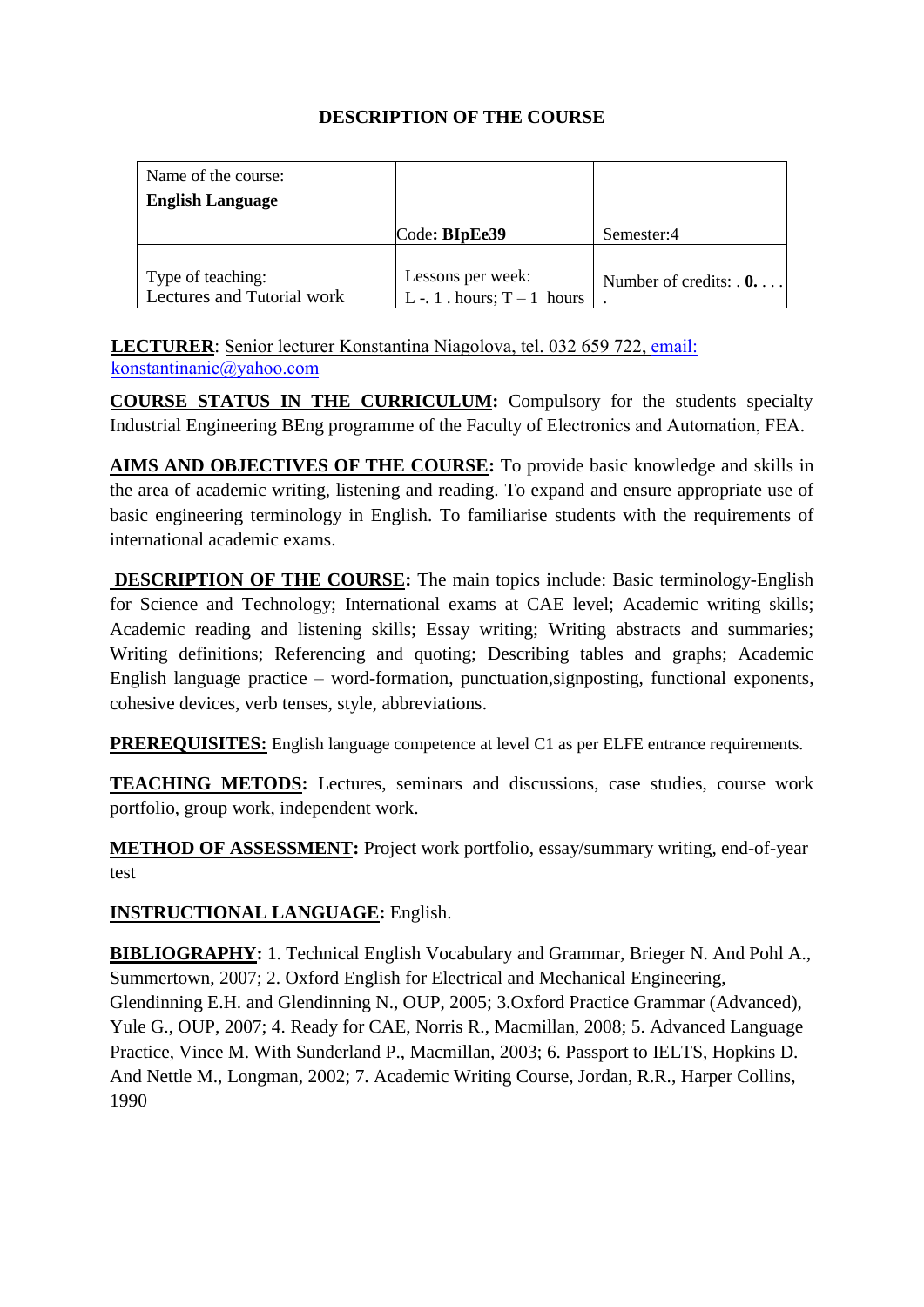| Name of the course:<br><b>Industrial Practice</b> | Code: BIpEe40                       | Semester: 4          |
|---------------------------------------------------|-------------------------------------|----------------------|
| Type of teaching:<br>Laboratory work              | Lessons per week:<br>$LW - 2$ hours | Number of credits: 2 |

#### **LECTURER**: Assist. Ptof. Dr. Georgi Levic[harov, tel. 032 659](mailto:nrg@tu-sofia.bg) 624, email: gmlemo@abv.bg

Technical University - Sofia, Branch Plovdiv

**COURSE STATUS IN THE CURRICULUM:** Compulsory for the students specialty Industrial Engineering BEng program of the Faculty of Electronics and Automation, FEA.

**AIMS AND OBJECTIVES OF THE COURSE:** To acquaint the students with real life production, including organization of the enterprise's activity, marketing, human resources, company policy, etc.

**DESCRIPTION OF THE COURSE:** The subject aims to get students acquainted with different types of production. To accomplish this goal visits in different successfully operating public and private enterprises and labs are organized. During the visits students can understand how work companies operating in real Bulgarian market economy. They can learn the details of the subject, organization of work, the policy of the company, and the motivation of the personnel working in it. They can see different types of production organization, technological processes, machines etc.

**PREREQUISITES:** Introduction to manufacturing and industrial practice

**TEACHING METHODS:** Visits in real operating factories, Explanations from accompanying lecturers and high ranked factory staff.

**METHOD OF ASSESSMENT:** For each visit every student prepares a report, which is presented to a lecturer.

#### **INSTRUCTIONAL LANGUAGE:** English.

#### **BIBLIOGRAPHY:**

4. TIMINGS, R.L, Manufacturing Technology: volume 1. 3rd ed. Harlow: Longman, 1998.

5. Timings R. L. and S. P. Wilkinson, Manufacturing Technology: volume 2, Second Edition, Pearson Education Ltd., 2000

6. Andrew Y. C. Nee – editor Handbook on Manufacturing Engineering and Technology, Springer – Verlag London 2015

7. Helmi A. Youssef, Hassan A. El-Hofy, Mahmoud H. Ahmed Manufacturing Technology: Materials, Technology, and Equipment, CRC Press, 2011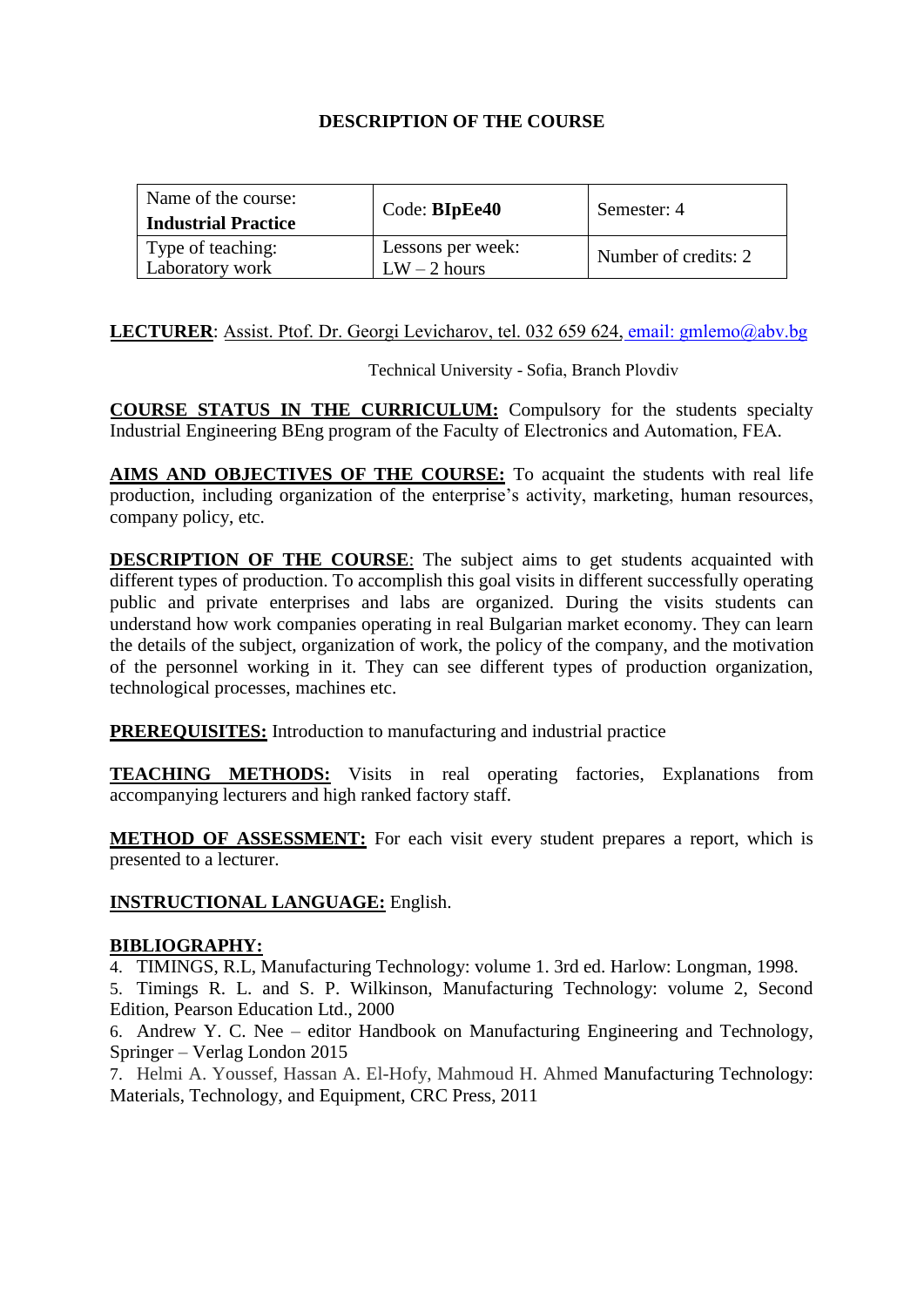| Name of the course:<br><b>Sports</b> | Code: BpIEe41                      | Semester: 4          |
|--------------------------------------|------------------------------------|----------------------|
| Type of teaching: Laboratory works   | Lessons per week:<br>$LW - 3$ hour | Number of credits: 0 |

## LECTURER: Assoc. Prof. Dr. Valentin Vladi[mirov, tel. 032 659 646, em](mailto:iv_venkov@tu-sofia.bg)ail:valdes@tu-plovdiv.bg

Technical University - Sofia, Branch Plovdiv

# **COURSE STATUS IN THE CURRICULUM:**

Compulsory for the students specialty Industrial Engineering BEng programme of the Faculty of Electronics and Automation, FEA.

work. To teach them exercise regularly and to help them learn new things and skills related to **AIMS AND OBJECTIVES OF THE COURSE:** To help students relieve from hard mental a given sport.

**DESCRIPTION OF THE COURSE**: Compulsory and specialized education for 1 st and 2 nd year students and optional for 3rd and 4th year students. Students attend two classes a week, each lasting 2 hours, and they chose the days and the time to a ttend one or two different sports. During semester each student should attend sports classes at least 11 times/subject or 22 times for both sports. The semester is considered valid if confirmed by le turer(s)' signature(s). Students enroll for the next semester over again because changes in the syllabus may have occurred.

**PREREQUISITES:** Basic knowledge, abilities and habits related to physical culture.

**TEACHING METHODS:** Teaching begins with a lecture during the first school week which helps students realise how useful for them is to practice sports, the practicing schedule and mode of practicing sports. Students pass a physical ability test, participate in university tournaments, republican student's championships and state championships. Students chose among 13 kinds of sports and exercise depending on the facilities available.

**METHOD OF ASSESSMENT:** Each student should pass a test for physical ability at the beginning and at the end of the academic year. Participation in local tournaments and championships and in the republican all-student championships.

**INSTRUCTIONAL LANGUAGE:** English.